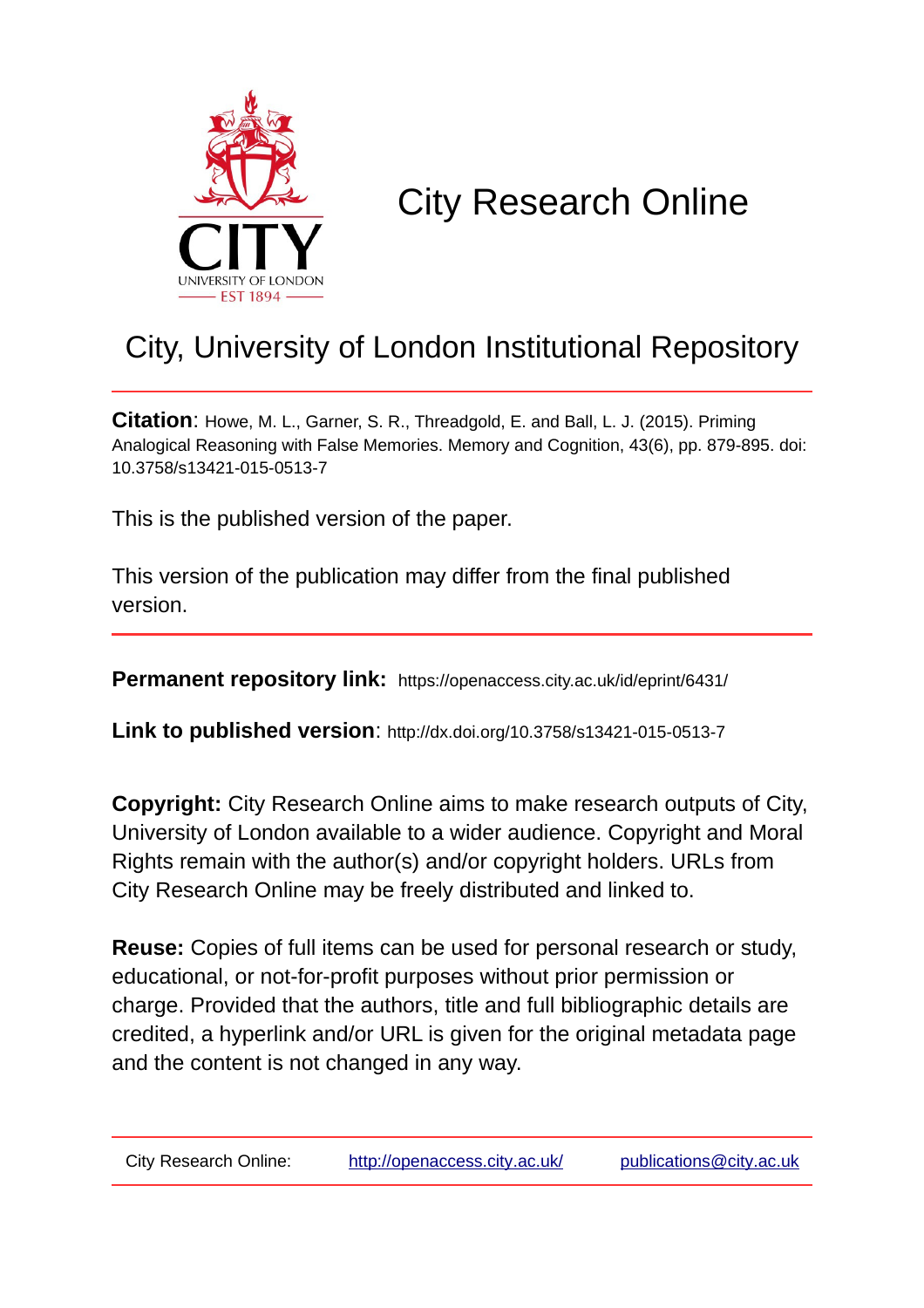# Priming analogical reasoning with false memories

Mark L. Howe · Sarah R. Garner · Emma Threadgold · Linden J. Ball

Published online: 18 March 2015  $\odot$  The Author(s) 2015. This article is published with open access at Springerlink.com

Abstract Like true memories, false memories are capable of priming answers to insight-based problems. Recent research has attempted to extend this paradigm to more advanced problem-solving tasks, including those involving verbal analogical reasoning. However, these experiments are constrained inasmuch as problem solutions could be generated via spreading activation mechanisms (much like false memories themselves) rather than using complex reasoning processes. In three experiments we examined false memory priming of complex analogical reasoning tasks in the absence of simple semantic associations. In Experiment [1,](#page-4-0) we demonstrated the robustness of false memory priming in analogical reasoning when backward associative strength among the problem terms was eliminated. In Experiments [2a](#page-6-0) and [2b,](#page-10-0) we extended these findings by demonstrating priming on newly created homonym analogies that can only be solved by inhibiting semantic associations within the analogy. Overall, the findings of the present experiments provide evidence that the efficacy of false memory priming extends to complex analogical reasoning problems.

Keywords Priming . Analogical reasoning . False memory . DRM paradigm . Homonyms . Spreading activation

Memory is highly flexible and reconstructive, designed to retain information about the past, interpret the present, and

M. L. Howe  $(\boxtimes) \cdot S$ . R. Garner  $\cdot$  E. Threadgold Department of Psychology, City University London, Northampton Square, London EC1V 0HB, UK e-mail: Mark.Howe.1@city.ac.uk

L. J. Ball

School of Psychology, University of Central Lancashire, Preston PR1 2HE, UK

support simulations of future events (e.g., Howe, [2011;](#page-16-0) Newman & Lindsay, [2009;](#page-17-0) Schacter, Guerin, & St. Jacques, [2011](#page-17-0)). Interestingly, recent research has shown that memory is highly functional, regardless of whether we are talking about memories for events that actually occurred (i.e., *true* memories) or for self-generated memories of events that did not occur (i.e., false memories). For example, a significant body of research has demonstrated that true memories are able to prime performance on related memory tasks (e.g., implicit memory; see Gulan & Valerjev, [2010\)](#page-16-0) as well as nonmemory tasks such as verbal problem solving (e.g., Mednick, Mednick, & Mednick, [1964\)](#page-16-0).

Priming refers to "a change in the ability to identify, produce, or classify an item as a result of a prior encounter with that item, or a related item" (Schacter, Gallo, & Kensinger, [2007,](#page-17-0) p. 356). In the case of analogical reasoning, for example, there is a well-established body of evidence demonstrating that people are able to transfer directly their prior memories of problems and their solutions in order to assist them in tackling new, related problems (e.g., Bassok & Holyoak, [1989;](#page-16-0) Richland, Zur, & Holyoak, [2007](#page-17-0); for a recent review, see Holyoak, [2012\)](#page-16-0). Although such analogical reasoning processes appear to rely largely on direct or explicit memory retrieval, there is also evidence that prior memories can influence reasoning and problem solving through intuitive mechanisms that operate indirectly or implicitly. Such intuitive processes appear to have a basis either in tacitly learned memory associations (e.g., Osman & Stavy, [2006](#page-17-0); Sloman, [1996\)](#page-17-0) or in rules that were once deliberatively acquired but which have been practiced so extensively that they have reached a state of automaticity in procedural memory (e.g., Kahneman & Klein, [2009\)](#page-16-0).

Kokinov ([1990](#page-16-0); Kokinov & Petrov, [2001\)](#page-16-0), for example, has shown that implicit memory priming can facilitate performance with complex deductive, inductive, and analogical reasoning problems, benefitting both the strategy taken and the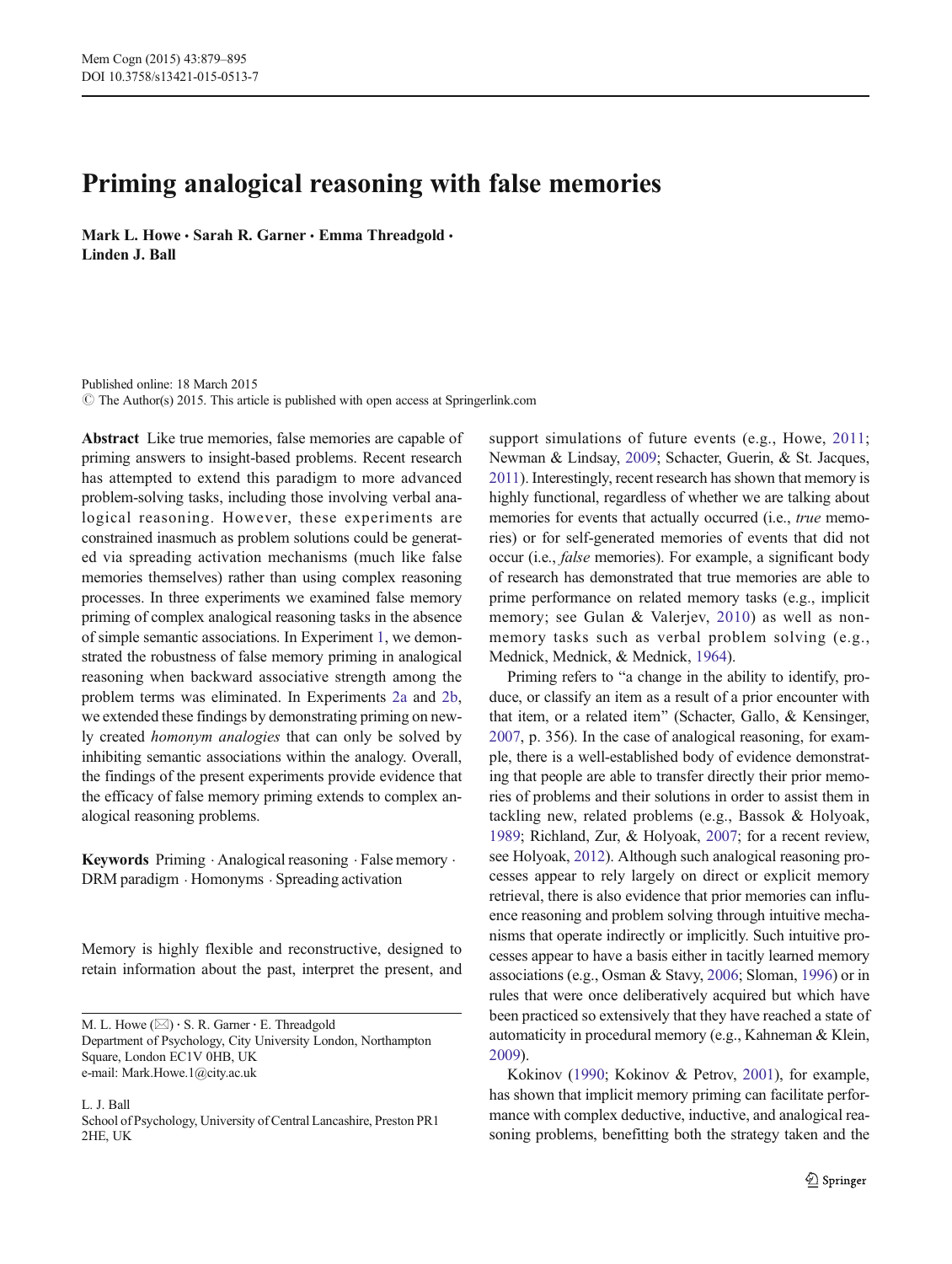success of the problem-solving process. Schunn and Dunbar [\(1996\)](#page-17-0) have provided further support for priming effects in analogical problem solving, demonstrating that conceptual knowledge of one knowledge domain (i.e., biochemistry) can spontaneously influence complex reasoning in another, unrelated knowledge domain (i.e., molecular genetics) via implicit priming, leading to facilitated problem solving as measured through both accuracy and the speed of solution generation. Schunn and Dunbar's sophisticated controls and measures also allowed for any involvement of explicit memory processes to be ruled out as a cause of solution success in the implicit priming conditions.

More recently, it has been discovered that it is not just true memories that can prime performance on cognitive tasks such as problem solving but that false memories can also have key beneficial effects. A common procedure used to generate false memories is the Deese/Roediger-McDermott (DRM) paradigm (Deese, [1959](#page-16-0); Roediger & McDermott, [1995](#page-17-0)). Here, participants are presented with words (e.g., snooze, doze, wake, rest) that are all semantic associates of a nonpresented word or so-called critical lure (e.g., sleep). When asked to remember the words on the list, participants frequently remember the critical lure (a false memory) along with the presented items. Using this paradigm, it has been shown that false memories can prime solutions to problem-solving tasks such as insight-based Compound Remote Associate Tasks (CRATs; see Howe, Garner, Dewhurst, & Ball, [2010\)](#page-16-0) and verbal proportional analogies (Howe, Threadgold, Norbury, Garner, & Ball, [2013\)](#page-16-0).

The latter problems (i.e., verbal proportional analogies) involve the presentation of items that have the form  $a$  is to  $b$ as c is to  $d$ , where participants are given the  $a, b$ , and  $c$  terms and are asked to generate the missing d term (e.g., Ball, Hoyle, & Towse, [2010;](#page-16-0) Goswami, [2001](#page-16-0); Goswami & Brown, [1989,](#page-16-0) [1990\)](#page-16-0). For example, the participant might be given the problem 'dog is to kennel as bird is to ?' and asked to generate the solution term. The optimal way to solve such analogies involves identifying the *relation* that exists between the  $a$  and b terms (in this case, 'inhabits') and then mapping this relation onto the c term ('bird') in order to generate the answer 'nest.' Proportional analogies of this type are non-trivial, especially for children, but even adult performance is rarely error free (e.g., see Green, Fugelsang, & Dunbar, [2006](#page-16-0)). Such problems therefore frequently feature in intelligence tests (Sternberg, [1977\)](#page-17-0) and in academic examinations such as the statutory assessment test.

Although non-trivial, proportional analogies are typically easier for adults to solve than are many other forms of complex analogy problems that have been studied in the literature, which tend to involve the identification and mapping of multiple, hierarchically embedded 'systems' of relations (for pioneering research with such problems, see Gentner & Toupin, [1986;](#page-16-0) Gick & Holyoak, [1983](#page-16-0); Keane, [1987](#page-16-0)). We

acknowledge that proportional analogies do not involve the sophistication of complex analogies of the type that have dominated much of the analogical reasoning literature, and that are typically very challenging for adults to solve in the absence of directive hints to use specific past experiences. Nevertheless, a major advantage of studying false memory priming effects with proportional analogies derives from the way in which such problems afford an opportunity to impose very strict controls on the terms that they are composed of. As will be shown in the experiments that we present below, such controls facilitate the examination of some unique aspects of analogical problem solving that have hitherto remained unexplored.

Although it has been established that both true and false memories can effectively prime solutions to problem-solving tasks (including proportional analogies), an interesting development has been that false memories can actually be more effective primes for problem solving than true memories (Howe et al., [2013](#page-16-0); Howe, Wilkinson, & Monaghan, [2012;](#page-16-0) Wilkinson, [2014](#page-17-0)). This is consistent with the literature documenting the different strengths of true and false memories where the latter have been shown to be stronger than the former (e.g., Brainerd, Reyna, & Brandse, [1995;](#page-16-0) Howe, Candel, Otgaar, Malone, & Wimmer, [2010a;](#page-16-0) McDermott, [1996\)](#page-16-0). For example, whereas true memories decline over time, false memories persist across retention intervals (days, weeks; Brainerd et al., [1995;](#page-16-0) McDermott, [1996\)](#page-16-0) and negative false memories can actually increase over time (e.g., Howe et al., [2010a\)](#page-16-0).

That false memories can be stronger than true memories has been attributed to the different ways in which they are formed. Specifically, false memories tend to be self-generated (i.e., occurring spontaneously and automatically as a result of internal semantic activation) whereas true memories are often other-generated (e.g., presented on a list by the experimenter). This self- versus other-generated difference holds regardless of the nature of the paradigm being used and has been observed using the standard DRM paradigm (e.g., Howe, [2005\)](#page-16-0), when participants are remembering stories, pictures, and videos (e.g., Otgaar, Howe, Peters, Sauerland, & Raymaekers, [2013;](#page-17-0) Otgaar, Howe, Peters, Smeets, & Moritz, [2014\)](#page-17-0), and when entire memories are being implanted (e.g., Otgaar, Smeets, & Peters, [2012](#page-17-0)). The efficacy of selfgenerated information is underpinned by a substantial body of research showing that self-generated information is not only encoded at a deeper level but is also significantly more likely to be remembered than other-generated (i.e., experimenter presented) information (Bjorklund, [2004;](#page-16-0) Slamecka & Graf, [1978\)](#page-17-0). Thus, if priming effects are monotonically related to memory strength, then false memories should be better primes than true memories, particularly following a delay. The benefit of falsely remembered items in priming solutions to problem-solving tasks (e.g., CRATs) has been established both with adults (Howe et al., [2010b](#page-16-0)) and children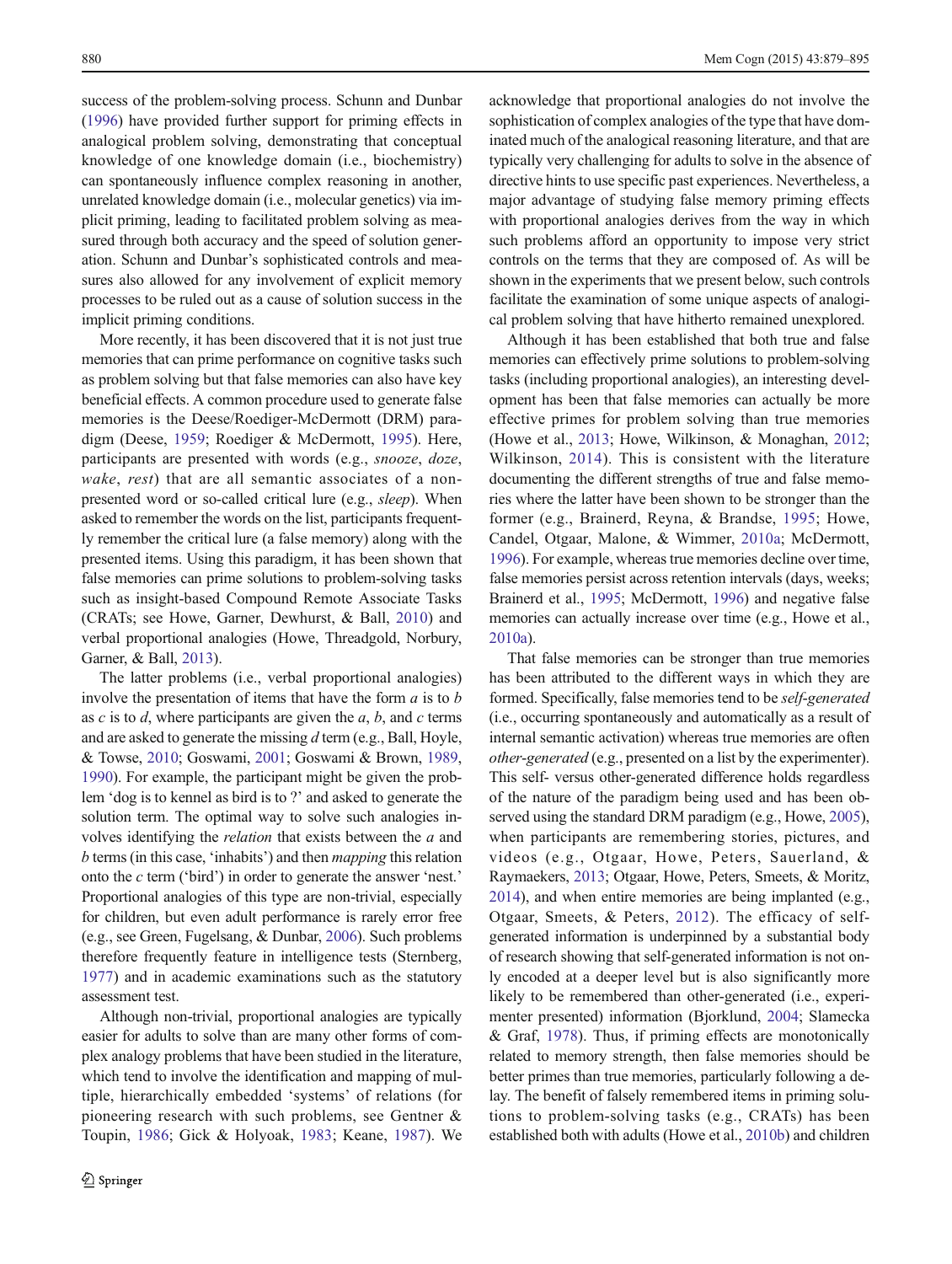(Howe, Garner, Charlesworth, & Knott, [2011\)](#page-16-0). Howe et al. [\(2013\)](#page-16-0) attempted to extend this effect to more complex reasoning tasks by using false memories to prime solutions to analogical reasoning problems. Like the research with CRATs, both adults and children were primed on verbal proportional analogies of the form  $a$  is to  $b$  as  $c$  is to  $d$  and were asked to generate the  $d$  term. The solution to six of the nine verbal analogies was also the critical lure from previously presented DRM lists (e.g., desert is to hot as arctic is to cold, where *cold* was both the solution to the analogy and the critical lure of a DRM list). For the six analogies that were primed (the remaining three were not primed), three were primed by having the critical lure presented as a list item (a 'true' or other-generated memory) and the remaining three were primed by not having the critical lure as a list item (a 'false' or self-generated memory). The results showed that, unsurprisingly, adults solved the analogies more quickly than children. Importantly, both adults and children solved verbal analogies more quickly when primed with a false memory than when unprimed or when primed by a true memory (there were no differences between the latter two conditions).

Although these effects for false memory priming of analogies are interesting, they are also somewhat limited. This is because Howe et al. [\(2013\)](#page-16-0) used relatively straightforward analogies that were solved quickly and easily by children and adults alike. Although this allowed for a demonstration of priming effects in both adults and children, a downside is that priming in this context represents activation of simple semantic associates and not the priming of complex reasoning relations themselves.

To explain, the distinction between the priming of simple semantic associations versus the priming of more complex, analytic problem solving is of particular concern in the verbal analogies literature, where a debate exists concerning the mechanisms by which proportional analogies are solved. Some researchers (e.g., Green et al., [2006\)](#page-16-0) suggest that proportional analogies are solved analytically in the optimal manner described above, which involves mapping the relation between the  $a$  and  $b$  terms onto the  $c$  term in order to generate the answer d. Others (e.g., Sternberg & Nigro, [1980\)](#page-17-0), however, have proposed that proportional analogies are typically solved using semantic associations (particularly by children; e.g., see Ball et al., [2010](#page-16-0); Cheshire, Muldoon, Francis, Lewis, & Ball, [2007](#page-16-0); Siegler & Svetina, [2002](#page-17-0)) in a similar manner to the spreading activation processes thought to underlie the solutions to CRATs. Given the relatively simplistic nature of Howe et al.'s ([2013](#page-16-0)) verbal analogies, solutions could have been generated using associations generated via spreading activation. These analogies could be solved analytically through relational mapping, but given the high semantic association between the  $c$  and  $d$  terms, it was equally possible that these analogies provided more of a semantic or word association task than a true test of analogical reasoning. This could mean

that what Howe et al. ([2013](#page-16-0)) demonstrated was not the ability of false memories to prime analogical reasoning via a relational-mapping process but simply their ability to prime closely related semantic associations (e.g., where the  $b$  term 'hot' or the c term 'arctic' simply primed the d term 'cold'). Therefore, a task is needed that can be used to demonstrate the ability of false memories to prime the solutions to complex reasoning problems in the absence of simple semantic associations.

The purpose of the present research was therefore twofold. First, we wanted to develop new analogical reasoning tasks, ones that rely less heavily on simple semantic associations and instead are more dependent on analytic, relational mapping. Second, we wanted to investigate whether false memories are still capable of priming the solutions to these complex analogical reasoning tasks when these solutions rely less heavily on spreading activation among a single set of semantic associations. In order to do this, we have developed two new sets of analogical reasoning tasks.

In Experiment [1,](#page-4-0) we created a set of verbal proportional analogies that are considerably less semantically related than those used in the previous experiment (Howe et al., [2013\)](#page-16-0). Specifically, by controlling backward associative strength (BAS; a numerical measure of the likelihood that a target word will be produced given a cue word) it was possible to reduce (or in most cases eliminate) the semantic relationship between the  $a$  to  $d$ ,  $b$  to  $d$ , and  $c$  to  $d$  terms. We then calculated an overall cumulative BAS score for the target word  $d$  (solution) being produced as a simple associate of the cue words  $(a, b, c)$ and  $c$  terms) provided in the analogy. The lower this cumulative BAS score, the less likely the analogical problem is to be solved by spreading activation of associations in memory from the analogy terms alone, independent of analytic reasoning. When we calculated cumulative BAS for the analogies used in Howe et al. ([2013](#page-16-0)), the value was 3.94. In contrast, the cumulative BAS of the analogies used in our first experiment was 0.23. A one-way analysis of variance (ANOVA) confirmed that there was a significant difference between the cumulative BAS of the analogies in the experiment reported by Howe et al. and those used in our Experiment [1](#page-4-0). Thus, Experiment [1](#page-4-0) provides a more appropriate demonstration of false memory priming of analogy problems requiring true analogical reasoning rather than problems that merely tap into semantic associations of memory, such as those reported in Howe et al. ([2013](#page-16-0)).

In Experiments [2a](#page-6-0) and [2b](#page-10-0), we extended the priming of analogical reasoning based around an analytic mapping process (as opposed to simple semantic associations) by developing a new type of analogical reasoning task called a homonym analogy task. In this task, we used homonyms, which are words that are pronounced the same but have very different contextual meanings (e.g., words such as score). In this way we could ensure that analogies were more likely to be solved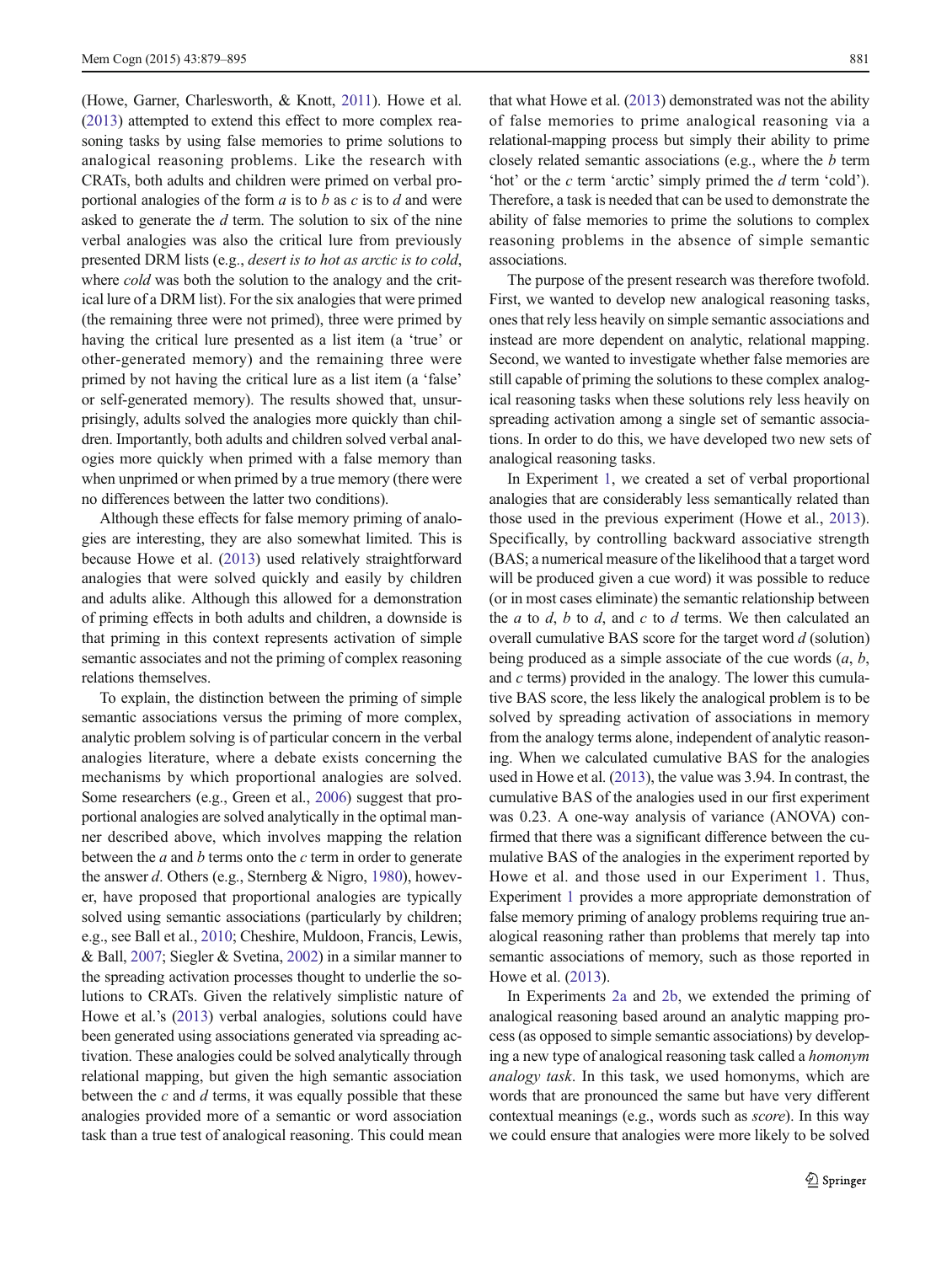<span id="page-4-0"></span>using analytic mapping of the relational term and not just spreading activation among semantic associations.

# Experiment 1

In Experiment 1, we investigated false memory priming of verbal proportional analogies using a set of normed analogical reasoning problems in which we limited the cumulative BAS of the terms provided in the analogical problem.

# Method

# Participants

The participants were twenty-five 18-year-old undergraduate students who were fluent in English. Recruitment took place via a participant recruitment system, and each participant received £3.50 for 30 minutes of participation time. Written informed consent was obtained from each participant prior to taking part in the experiment, and participants were debriefed following their participation.

#### Design and materials

A within-participant design was employed consisting of one factor with two levels (Priming: Unprimed or False Memory Priming). The experiment was programmed using Psyscript (an experimental generator) and run by an Apple Macintosh computer. Eight normed proportional analogical reasoning problems (of the format  $a$  is to  $b$  as  $c$  is to  $d$ ) were used in this experiment (see Table 1). These analogies were a subset selected from a previous norming study (Howe, Threadgold, Garner, Bland, & Ball, [2015](#page-16-0)) in which we asked 50 participants to generate the answers to 50 newly created proportional analogies, with a maximum of 60 seconds being given for the generation of an answer to each problem, after which the

Table 1 Mean solution rates and times (with standard deviations in parenthesis) for the normed proportional analogies used in Experiment 1

| Analogy with solution                       | Mean Solution<br>rate | Mean solution<br>time(s) |
|---------------------------------------------|-----------------------|--------------------------|
| peace : dove :: courage : <i>lion</i>       | 0.76(0.43)            | 4.56(3.35)               |
| prevent : restrict :: enable : <i>allow</i> | 0.74(0.44)            | 6.02(3.71)               |
| car: roundabout: moon: earth                | 0.62(0.49)            | 5.99(3.25)               |
| four : cat :: eight : spider                | 0.60(0.49)            | 5.45(4.10)               |
| egg : yolk :: plum : <i>stone</i>           | 0.56(.50)             | 4.57(2.32)               |
| wash : clean :: press : iron                | 0.52(.51)             | 7.08(4.62)               |
| leopard : spots :: chest : <i>hair</i>      | 0.46(.50)             | 9.31(6.45)               |
| watch: cog:: compass: <i>needle</i>         | 0.34(47)              | 5.11(2.43)               |

correct solution was displayed. Analogies were selected for the present experiment if their normed solution rate fell between 20 % and 80 %, and if the strength of the BAS of the associated DRM list allowed for the attainment of effective experimental controls, as discussed below.

The subset of eight analogical reasoning problems that were selected (see Table 1) had normed solution rates in the range of 34 % to 76 %. These eight problems were divided into two groups of four analogies, with the presentation of these groups being counterbalanced across participants in the experiment in terms of whether they were unprimed or primed by the prior presentation of a DRM list. The four analogies in each group were equated on the BAS of the DRM list items and on their normed solution rates (Group 1 analogies—earth, lion, stone, iron: Mean DRM BAS = .20, Mean Solution Rate  $= 61.5$  %; Group 2 analogies - *allow, spider, needle, hair*: Mean DRM BAS = .14, Mean Solution Rate =  $53.5\%$ ). Because BAS is a widely used measure of the strength of a DRM list in producing false memories, it is important to control for Mean DRM BAS level across conditions (e.g. Roediger, Watson, McDermott, & Gallo, [2001](#page-17-0)).

Furthermore, to provide an indication of the semantic strength of the analogy the BAS of the  $a$  to  $d$ ,  $b$  to  $d$ , and  $c$ to d relationships (e.g., the likelihood of producing the solution  $d$  when asked to provide a semantic associate of  $a, b$ , and c) were totaled, providing a cumulative BAS score for each analogical problem. All BAS values were selected from the normed associates presented by Nelson, McEvoy, and Schreiber ([1998](#page-17-0)). There was no significant difference in the cumulative BAS for the  $a$  to  $d$ ,  $b$  to  $d$ , and  $c$ to d relationships between each group of four analogies (Cumulative BAS: Group  $1 = .06$ , Group  $2 = .17$ ,  $p >$ .05). All eight analogies had a zero BAS score for the a to  $d$  and  $b$  to  $d$  relationships. Three analogies (those with the solutions *iron*, *hair*, and *needle*) had an above zero, but still very low, c to d BAS score (.06, .14, and .03, respectively). Overall, then, there was a very low likelihood of the  $a$  and  $b$  cue words in any of the analogies producing solution words by spreading activation alone.

For each analogical reasoning problem there was a linked DRM list consisting of 12 associated words where the critical lure was also the solution to the problem (see [Appendix A](#page-15-0) for DRM lists and BAS scores for each list). DRM lists containing 12 associate terms were used. The use of 12 associates is consistent with early applications of the DRM paradigm (Deese, [1959\)](#page-16-0) and has been frequently shown to induce false recall of the critical lure (Roediger & McDermott, [1995](#page-17-0)). The DRM lists were either selected from standard sources (e.g., Roediger et al., [2001\)](#page-17-0) or were constructed based on the normed associates presented by Nelson et al. ([1998](#page-17-0)). Words on the DRM lists did not appear as part of the analogical reasoning problems.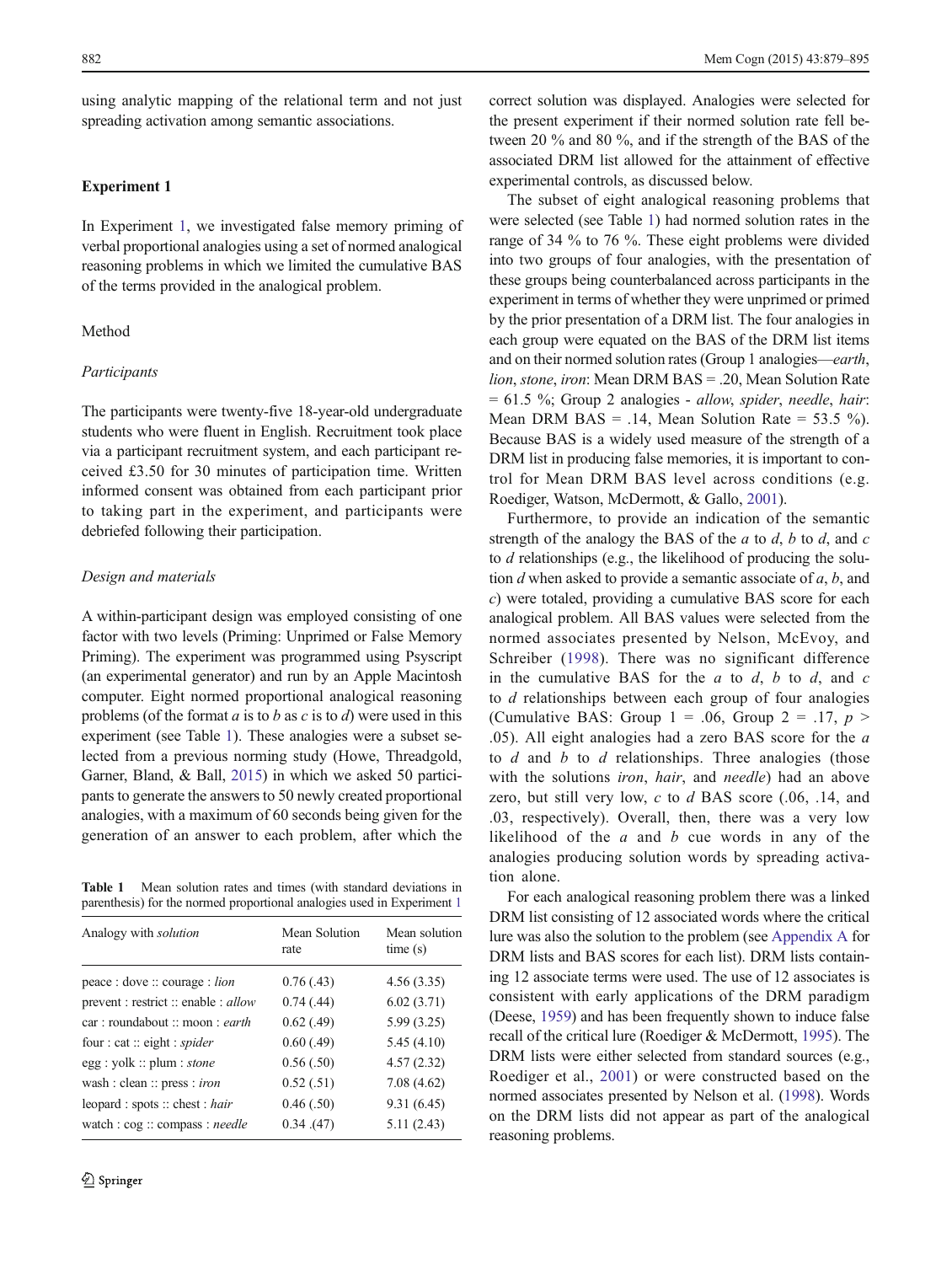#### Procedure

Participants were informed that they would be completing two distinct tasks: a memory task and problem-solving task. Therefore, it was never explicitly stated to participants that the word lists were linked to the analogical reasoning problems in any way, or that the memory task could be used to help solve the analogical reasoning problems.<sup>1</sup> Participants initially listened to four DRM lists played to them through headphones via a computer. DRM items were presented at the rate of one word every two seconds. Lists were played individually and in a random order for each participant, but the order of the items in the list remained constant for each participant. Following presentation of a list there was a brief filler task (consisting of two simple arithmetic calculations on screen) before participants were asked to write down as many words as they could remember on a piece of paper, provided. Participants were not given a time limit to recall these words and were merely instructed to proceed when they had recalled as many words as they could from the given list. Following the completion of all four DRM lists, participants were asked to turn their paper over so they could not see their recall answers before attempting to solve eight analogical problems, presented one at a time to them on the computer screen.

Presentation of the eight analogical problems was randomized for each participant. Analogical problems were presented in the format '*a* is to *b* as *c* is to  $\cdot$  in the center of the computer screen. Participants were required to click a button as soon as they had their final answer to an analogy, and they then needed to type their answer into the space provided on screen. The timer began as soon as participants viewed the analogy on screen and ended once participants had clicked the button signaling that they had their final answer. Participants received a maximum of 60 seconds to generate each answer, after which the correct answer was displayed. On providing their answer to each analogy, participants viewed the complete analogy with the correct answer on screen. Participants completed eight analogies in total, four of which had been primed by the associated DRM list and four of which were unprimed.

#### Results

The mean analogy solution rate (proportion) and the mean analogy solution time (seconds) were calculated for each participant and analyzed in separate ANOVAs. For the primed analogical reasoning problems, solution rates and times were further conditionalized according to whether a false memory had been produced during recall of the DRM list relevant to

that analogy. Conditionalizing primed performance in this manner has been widely used in previous research investigating the priming capacity of false memories (e.g., Howe et al., [2010b,](#page-16-0) [2013](#page-16-0)). Despite the reduction in items per cell when responses are conditionalized (although there was still sufficient power to detect differences should they exist as the majority of participants, over 65 %, contributed data to all three cells), it is imperative that this distinction is made because previous research has consistently shown that priming is only effective when the false memory is actually produced at on a memory test. Therefore, there were three levels of priming for the analyses that we report below: unprimed vs. false memory primed with no false recall vs. false memory primed with false recall. The mean false memory proportion was  $.26$  (SD =  $.13$ ) with the majority of participants (84 %) having one or more false memories.

#### Solution rates

There was a significant main effect of priming for solution rates,  $F(2, 24) = 6.17$ ,  $p < .05$ ,  $\eta_{\text{p}}^2 = .34$ . As can be seen in Fig. 1, and which was confirmed using post hoc pairwise comparisons, solution rates were significantly higher in the false memory priming condition when a false memory had been produced at recall  $(M = .94, SE = .04)$  compared to either false memory priming where no false memory was produced  $(M = .60, SE = .02, p < .05)$  or the unprimed condition  $(M = .60, SE = .02, p < .05)$ .62,  $SE = .06$ ,  $p < .05$ ). There was no significant difference in solution rates between the latter two conditions ( $p > .05$ ).

# Solution times

Like the solution rate data, there was a significant main effect of priming for solution times,  $F(2, 20) = 4.72, p < .05, \eta_p^2 =$ .32. As can be seen in Fig. [2](#page-6-0), and which was confirmed using post hoc pairwise comparisons, solution times were significantly faster in the false memory priming condition when a false memory had been produced ( $M = 3.79$  s,  $SE = .43$ )



Fig. 1 Mean proportion of solution rates (with standard errors) as a function of priming condition

<sup>&</sup>lt;sup>1</sup> In fact, when participants were later asked during debriefing whether they thought the two tasks were in any way related, over 95 % say that they did not believe that the two tasks were connected.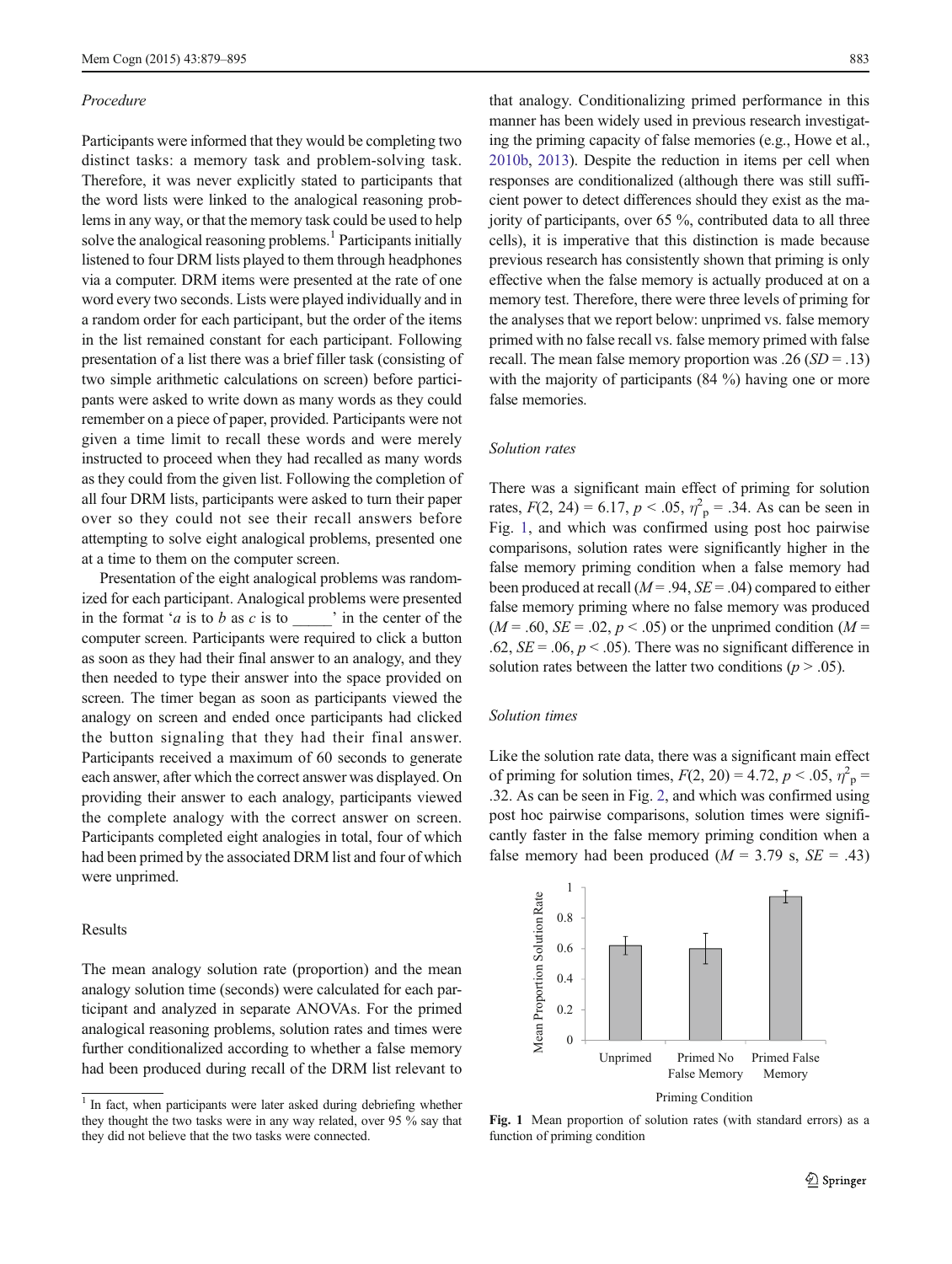<span id="page-6-0"></span>

Fig. 2 Mean solution times (seconds) with standard errors as a function of priming condition

compared to either the false memory priming with no false memory ( $M = 9.05$  s,  $SE = 1.51$ ,  $p < .05$ ) or the unprimed conditions ( $M = 10.54$  s,  $SE = 2.77$ ,  $p < .05$ ). There was no significant difference between solution times in these latter two conditions ( $p > .05$ ).

# Discussion

The results of Experiment [1](#page-4-0) are unique inasmuch as they show that having a false memory is critical for the priming of analogical reasoning that requires a relational mapping process to arrive at a solution. That is, only when participants recalled the critical lure did false memories prime the solutions to verbal proportional analogies. When participants failed to recall the critical lure, performance (solution rates and solution times) on analogical reasoning problems was no better than when solutions had not been primed. Thus, we can conclude that the production of the critical lure is imperative for the success of a false memory priming effect in analogical reasoning.

These findings also provide an important and unique demonstration of the benefit of false memories, one that extends our knowledge of their ability to prime performance not just on related memory tasks but on more complex problemsolving tasks as well. Although previous research has been influential in establishing evidence for the ability of false memories to prime the solutions to insight problems (e.g., Howe et al., [2010b,](#page-16-0) [2011](#page-16-0)), this is the first experiment to extend these findings to more complex analogical reasoning tasks, ones that require a process of analogical mapping, and that cannot be solved solely by activating simple spreading activation among semantic associations (as was the case in Howe et al., [2013\)](#page-16-0).

Making this distinction is particularly important for theories of analogical reasoning, where a debate exists concerning the mechanisms by which proportional analogies are solved. Here, some researchers argue that analogies are solved by a process of semantic association and not by using analogical mapping. The results of the present experiment suggest that when one limits the availability of semantic associations between the analogy terms and the solution, it is still possible both to solve these analogies (60 % of the time) and, importantly, to prime these solutions using false memories.

# Experiment 2a

Experiment [1](#page-4-0) utilized a set of normed verbal proportional analogies in which we limited the likelihood of the target solution being arrived at using spreading activation through semantic associates. However, despite this control, one could argue that this association, rather than being removed, was simply more remote than in the analogies used previously by Howe at al. ([2013](#page-16-0)). That is, the analogies presented in Experiment [1](#page-4-0) might still have been solved via spreading activation, albeit requiring the activation of more distant or weaker associations (for how such a process might work, see Nelson, Kitto, Galea, McEvoy, & Bruza, [2013;](#page-17-0) Nelson, McEvoy, & Pointer, [2003\)](#page-17-0).

If semantic association did still play a role in solving analogical reasoning problems in Experiment [1,](#page-4-0) what would happen if we were to remove the influence of associations by ensuring that the proportional analogy could only be solved via an analytic mapping process? Moreover, what would happen if analogical problem solving purposefully required participants to inhibit any semantic associations that may be apparent within the proportional analogy?

In order to examine these questions, we developed a task that not only removed the use of semantic association as a solution strategy but also required the inhibition of dominant semantic associations within the analogy problem in order obtain the solution using an analytic mapping process. We did this by creating a new type of verbal proportional analogy termed a homonym analogy. Homonym analogies take the standard form of a verbal proportional analogy, that is, a is to  $b$  as  $c$  is to  $d$ . For example, 'fur is to bear as bark is to tree.' However, these analogies differ in a number of important ways to the standard verbal proportional analogies used in Experiment [1.](#page-4-0)

To see how these homonym analogies work, consider the following example: fur is to bear, as bark is to:  $\cdot$  ? Rather than have participants solve these analogies in the usual manner, we gave participants four multiple-choice options, in this case, branch, dog, meow, and tree (see Table [2\)](#page-7-0). In this example, the a and b terms, fur and bear, create a context related to the category of animals, making one likely to use this context when interpreting the ambiguous homonym  $c$  term, bark. If participants are biased by this context, they will interpret the cterm bark in terms of an animal (the noise a dog makes) and select the answer *dog*. In the multiple-choice options, we included two incorrect but contextually relevant associates (one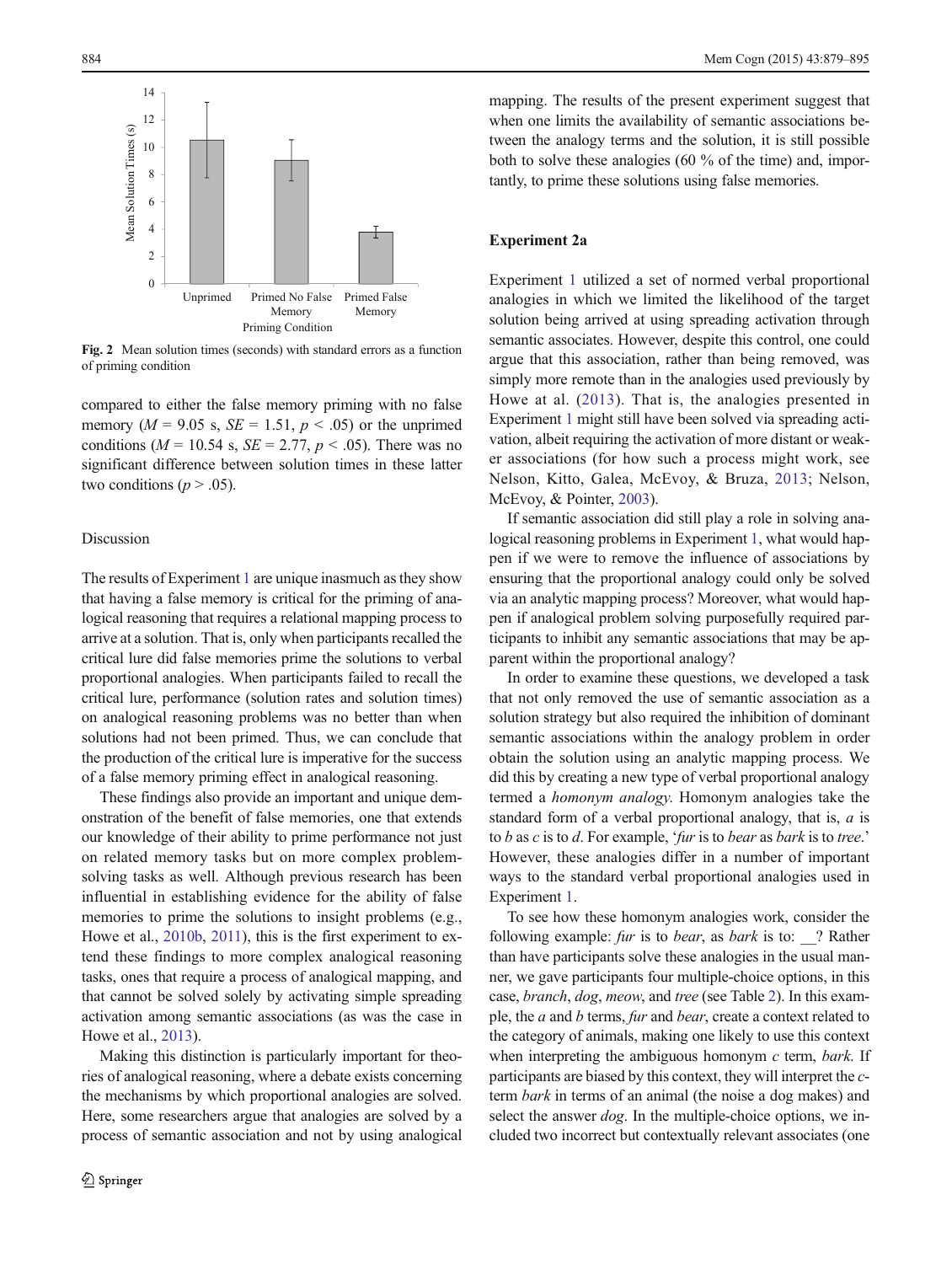<span id="page-7-0"></span>**Table 2** Multiple choice answers for the homonym analogy 'fur is to bear, as bark is to tree.'

| Multiple choice answers          | Example item  |
|----------------------------------|---------------|
| Correct answer                   | Tree          |
| Correct context associate        | <b>Branch</b> |
| Incorrect context high associate | Dog           |
| Incorrect context low associate  | Meow          |
|                                  |               |

high associate and one low associate: *dog* and *meow*, respectively) to determine whether participants are biased towards using semantic associations rather than relational mapping to solve these problems. Alternatively, when given the multiplechoice options, if one reasons correctly that fur is the outside of a bear, one will apply this relation analytically to the c term, the homonym bark, and correctly reason the solution that bark is the outside of a tree. A further associate of this correct context is also provided, other than the correct answer, which in this example is the word branch. If participants incorrectly select this solution word during the task it would suggest that although they are able to inhibit the incorrect meaning of the homonym (or even interpret the homonym with the required meaning to solve the problem, without any consideration of the  $a$  and  $b$  terms) they might still reason incorrectly.

In summary, there are a number of critical differences between standard proportional analogies and our newly created homonym analogies. The first important difference is that the c term used in these new analogies is a homonym, that is, a term that can have multiple meanings in different contexts and which is therefore ambiguous in nature. Second, the  $a$  and  $b$ terms in a given homonym analogy set a context related to one of the meanings of the  $c$  term, specifically, a context that is *not* related to the solution to the analogy. Third, the d term used to solve the analogy requires participants to inhibit the context created by the  $a$  and  $b$  terms and to access the alternative meaning of the c term in order to achieve the solution.

A final difference is that participants are asked to select the analogy solution from among four multiple-choice options. This is a deviation from the methodology employed in Experiment [1,](#page-4-0) in which participants were asked to generate the d term response to standard verbal proportional analogies. A multiple-choice response paradigm was adopted with the homonym analogies so that it was possible to analyze specific types of errors provided to these problems by participants. The options consisted of the correct solution and three incorrect choices that were carefully selected to fall into one of three categories: (1) a *correct context associate* – a term that is semantically related to the correct solution, which also requires participants to access the correct meaning of the homonym; (2) an incorrect context high associate – a term that is highly semantically associated to the homonym when taken in the context of the  $a$  and  $b$  terms of the analogy, but which is incorrect when one achieves an effective relational mapping from the *a* and *b* terms to the *c* term; and (3) an *incorrect* context low associate – a term that is a low semantic associate of the homonym when taken in the context of the  $a$  and  $b$ terms of the analogy, but which is again incorrect when one achieves an effective relational mapping from the  $a$  and  $b$ terms to the c term.

When constructing the multiple choice items from which participants selected their final answer, written word frequency was controlled using the Kucera-Francis written word frequency scores obtained from the MRC Psycholinguistic Database (Coltheart, [1981\)](#page-16-0). A highest word frequency item from the four that were presented occurred as a critical item and the incorrect context high associate on three instances, and as a correct context associate and incorrect context low associate on two instances each. Therefore, any multiple choice answer type (see Table 2 for examples) was not likely to be consistently selected based on dominant written-word frequency alone.

Given the multiple contextual interpretations of homonym terms, it is important to consider the dominance of any single homonym context in comparison to its counterpart meanings. To do this, we consulted Twilley, Dixon, Taylor, and Clark's [\(1994](#page-17-0)) frequency norms for the different meanings of our critical homonym c terms. Drawing on the previously utilized analogy example with the homonym bark, Twilley et al. [\(1994\)](#page-17-0) noted the primary context is in terms of  $\log$  and secondarily in terms of tree. Therefore, the overall analogy is consistent with the dominant homonym context (animals or dog), while the correct answer context (bark in terms of the outer lining of a tree) is consistent with the second dominant meaning of the homonym. We consider the effects of homonym dominance in terms of responses to homonym analogies with Experiment [2a.](#page-6-0) In Experiment [2a](#page-6-0), we collected norms for these new types of problems by having participants solve a set of homonym analogies.

# Method

#### Participants

Fifty-six participants (9 males; 47 females) aged 16 to 18 years old took part in this experiment. All participants aged 18 and over provided written informed consent prior to the experiment, and for those aged 16 or 17 years, parental consent was sought prior to participation. At the end of the experiment, all participants were fully debriefed about the purpose of the experiment.

#### Design

A within-participant design was used, with each participant completing a selection of three out of nine homonym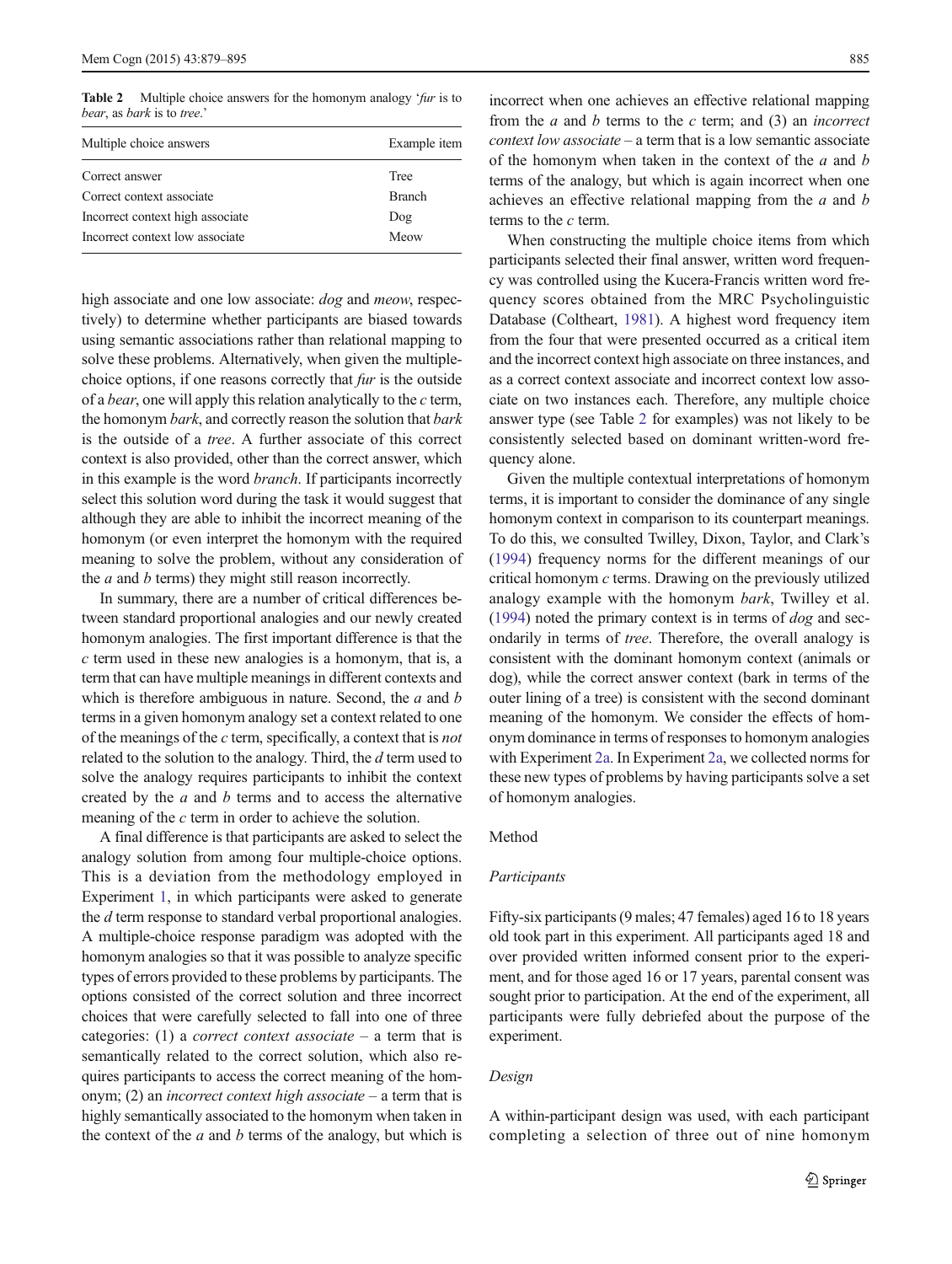<span id="page-8-0"></span>analogies. The order of analogies was randomized. Because the answer to the homonym analogy is the opposite context to that presented in the analogy, this may have become apparent to participants after solving a number of them. Participants were therefore asked to complete three out of nine analogies in order to prevent practice effects at solving these problems. This issue was addressed in Experiment [2b](#page-10-0) by the introduction of non-homonym analogies similar to those used in Experiment [1,](#page-4-0) which served as distractor problems.

# Materials and procedure

The analogical reasoning problems utilized in this experiment were the newly formed homonym analogies. Nine such analogies were created (see [Appendix B\)](#page-15-0). For each analogical reasoning problem participants were provided with four possible answers to choose from. One of these was the correct solution, and then there were also three possible foils: a correct context associate, an incorrect context high associate, and an incorrect context low associate.

The procedure was identical to the problem-solving component in Experiment [1,](#page-4-0) with the exception that participants completed three of nine homonym analogies. Furthermore, participants were asked to choose an answer from one of four provided. These options were displayed directly underneath the analogy and labeled  $a$  to  $d$ . The position of the correct answer in terms of a to d was randomized.

#### Results

The percentage of participants solving each homonym analogy within the time limit was calculated along with mean solution times. Overall, solution rates for homonym analogies were at .68 ( $SD = .26$ ) and solution times averaged 10.54 s  $(SD = 6.07)$ . Table 3 shows the proportion correct per analogy. In addition to solution times and rates, we were interested in the types of errors participants made on these new homonym

Table 3 Proportion correct (standard deviations in parenthesis) for each homonym analogy

| Analogy (solution)                      | Proportion correct |  |  |
|-----------------------------------------|--------------------|--|--|
| run : legs :: stitch : <i>needle</i>    | .79(.42)           |  |  |
| table: surgery::organ : music           | .36(.49)           |  |  |
| roar : lion :: horn : <i>car</i>        | .79(.42)           |  |  |
| weapon : gun :: bug : spider            | .88(.32)           |  |  |
| vowel : letter :: capital : <i>city</i> | .83(.39)           |  |  |
| engrave : wood :: $log : book$          | .41(.51)           |  |  |
| alive : dead :: wake : <i>sleep</i>     | .95(.22)           |  |  |
| February: month :: date: fruit          | .50(.51)           |  |  |
| starve : eat :: fast : $slow$           | .60(.50)           |  |  |
|                                         |                    |  |  |

analogies. In particular, we were interested in which of three incorrect choices participants made when they were unable to solve the analogy correctly and how quickly they made these errors. Errors were categorized into one of three possible types for each analogy based on their selection on the multiplechoice portion of the task. Errors were defined as correct context associate errors, incorrect context high associate errors, or incorrect context low associate errors (see Table 4).

A one-way ANOVA for error type (correct context associate vs. incorrect context high associate vs. incorrect context low associate) was conducted on the proportion of each error selected for the analogies. A significant main effect was found, with post hoc pairwise comparisons revealing that significantly more incorrect context high associate errors were made ( $M = .5$ ,  $SD = .48$ ) than correct context associate errors  $(M = .14, SD = .33)$  or incorrect context low associate errors  $(M = .11, SD = .29)$ , with the latter two not differing significantly from one another,  $F(2,110) = 14.62, p < .01, \eta_p^2 = .28.$ 

For solution times, we examined whether participants differed between correctly and incorrectly solved analogies. A paired  $t$  test revealed that solution times for correct answers ( $M = 10.30$ s,  $SD = 5.02$ ) were significantly faster than solution times for errors ( $M = 15.00$ s,  $SD = 10.27$ ),  $t(41) = -3.25, p < 0.01$ .

Given that the homonyms used in the  $c$  position of the analogy all have at least two (and sometimes three or four) contextual meanings, it is important to consider whether the ordinarily dominant context (regardless of the contextual interpretation of the  $a$  and  $b$  terms in the analogy) influences the types of answers selected, whether correct or incorrect. Using the Twilley et al. [\(1994](#page-17-0)) norms, we obtained dominance ratings for the context of each homonym  $(c$  term) in terms of whether the incorrect analogy context afforded by the  $a$  to  $b$ terms was consistent with the normally dominant

Table 4 Proportion of errors (standard deviations in parenthesis) for each homonym analogy by error type

| Analogy (solution)                      | Correct<br>context<br>associate | Incorrect<br>context high<br>associate | <b>Incorrect</b><br>context low<br>associate |
|-----------------------------------------|---------------------------------|----------------------------------------|----------------------------------------------|
| run : legs :: stitch : <i>needle</i>    | .36(.49)                        | .41(.50)                               | .24(.43)                                     |
| table: surgery::organ: music            | .13(0.34)                       | .70(0.46)                              | .17(0.37)                                    |
| roar : lion :: horn : <i>car</i>        | 0                               | 1(0)                                   | $\Omega$                                     |
| weapon : gun :: bug : <i>spider</i>     | .41(.50)                        | .53(.51)                               | .06(.24)                                     |
| vowel : letter :: capital : <i>city</i> | .09(.30)                        | .81(.40)                               | .09(0.30)                                    |
| engrave : wood :: $log : book$          | .15(.39)                        | .73(.45)                               | .12(36)                                      |
| alive : dead :: wake : sleep            | 0                               | .1(0.57)                               | 0                                            |
| February: month:: date: fruit           | $\Omega$                        | .87(0.33)                              | .12(0.33)                                    |
| starve : eat :: fast : slow             | .52(.51)                        | .24(.44)                               | .24(.44)                                     |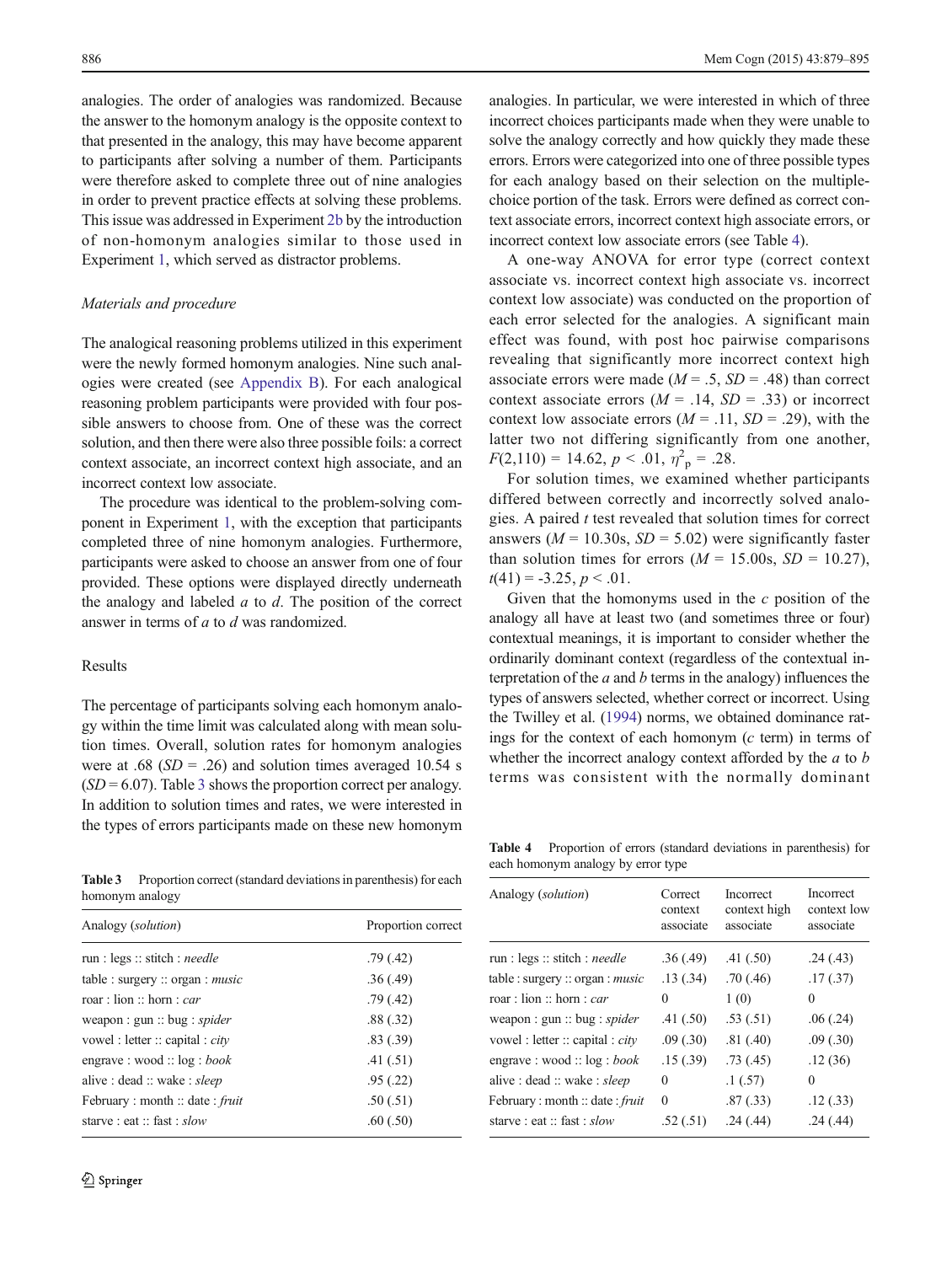interpretation of the homonym, or whether the analogy answer (i.e., the correct context) was consistent with the dominant interpretation. Taking the analogies presented in Table [3](#page-8-0), for six of the nine analogies the context of the correct answer was also the dominant context of the homonym (analogy solutions—spider, slow, needle, city, car, sleep), whereas for the remaining three analogies (analogy solutions—fruit, music, book) the incorrect analogy context established by the a and b terms was the dominant context (or a more dominant context) than the answer context of the homonym. It was not possible to have an even division of homonym analogies in which the correct or incorrect context was the dominant context of the homonym due to the constraints of material design to obtain accurate homonym analogies with appropriate DRM lists. As such, it was decided that the majority of analogies should be within the category where the dominant context was the answer context.

Given this, the question arises as to whether it is easier to access the analogy solution when the required context for the answer is also known to be the most dominant context of the homonym (as determined by norms established by Twilley et al., [1994](#page-17-0)). Although we cannot directly compare across responses because participants completed three of the nine analogies, it is possible to provide mean solution rates and times for the analogies. The mean solution rates and times indicated that when the answer to the analogy was consistent with the dominant context of the homonym, participants seemed to access the answer more readily  $(M = 10.52 \text{ s})$ , and with greater accuracy  $(M = .81)$  in comparison to when the context established by the  $a$  and  $b$  analogy terms was more dominant ( $M = 12.43$  s,  $M = .43$ , respectively). This suggests that homonym dominance might make the answer easier to access, and the  $a, b$ , and  $c$  terms of the analogy somewhat easier to inhibit, if the answer is consistent with the dominant homonym interpretation.

If we take the correct context errors and incorrect context high associate errors and look at these in terms of homonym dominance, it would seem as if participants made, on average, more incorrect context high associate errors when this incorrect context was the dominant context of the homonym  $(M =$ .71) in comparison to when the answer or correct context was dominant ( $M = .63$ ). If we look at the correct context associate errors, participants make more of these particular errors when the answer context (correct context) was dominant  $(M = .16)$ than when the context established by the  $a$  and  $b$  analogy terms (incorrect context) was dominant  $(M = .08)$ . Of course, these effects have to be interpreted with caution, given the overall low rate of correct context response errors overall compared to incorrect context high associate errors, regardless of homonym dominance. However, the fact remains that homonym dominance can have an influence on response errors inasmuch as errors tend to be consistent with the dominant interpretation of the homonym.

#### Discussion

The results of Experiment [2a](#page-6-0) provide evidence that errors made while solving homonym analogies are through a bias towards selecting the highest semantic associate to the  $c$  term in the analogy, even when this item is incorrect. When a homonym analogy was solved incorrectly, participants were significantly more likely to have selected the highest semantic associate of the incorrect context (i.e., the semantic associate of  $c$  interpreting the homonym in the context set by the  $a$  and  $b$ terms of the analogy), rather than a lower associate of the incorrect context, or a semantic associate of the correct context.

The tendency toward selecting the highest semantic associate of the  $c$  term (in the context established by the  $a$  and  $b$ items) during an error response, suggests a bias towards selecting a high semantic associate of  $c$ , even when this item is not the correct one when solved by an analytic process of relational mapping. The propensity to be drawn toward solving verbal proportional analogies by semantic association is well established, particularly in terms of how children solve these analogies (Sternberg & Nigro, [1980](#page-17-0); see also Ball et al., [2010](#page-16-0); Cheshire et al., [2007;](#page-16-0) Siegler & Svetina, [2002](#page-17-0)). However, it is widely believed that adults utilize a more sophisticated process of relational mapping to arrive at the correct answer (Green et al., [2006](#page-16-0)). In contrast, what the current analysis of the errors made during the solving of homonym analogies suggests is that adults are also drawn to a high semantic associate of the c term when solving verbal proportional analogies. One possibility is that those making errors use semantic association as a heuristic to aid in selecting the solution, rather than identifying the relationship between the initial two analogy terms, and applying this to the latter part of the analogy. In other words, people may be defaulting to the use of semantic association rather than reasoning by means of an analytic mapping process based on the relation that exists between the  $a$  and  $b$  terms within the analogy. If this is the case, we would expect that participants who are drawn towards making an incorrect context high or low associate error would also solve analogies faster than those who solve the analogies correctly.

Previous standard forms of analogical reasoning problems have rendered it difficult, if not impossible, to distinguish between the correct solution strategy of relational mapping (Green et al., [2006](#page-16-0)) versus the potentially incorrect method of solving by semantic association. This is because typical verbal analogical problems are often confounded by the fact that the  $c$  and  $d$  terms not only have a relational link but are also often highly semantically associated (Howe et al., [2013\)](#page-16-0). For example, in the problem 'pyramid is to cube as triangle is to square,' triangle and square are highly semantically associated, and participants might be likely to generate square in the absence of analogical reasoning. The use of our newly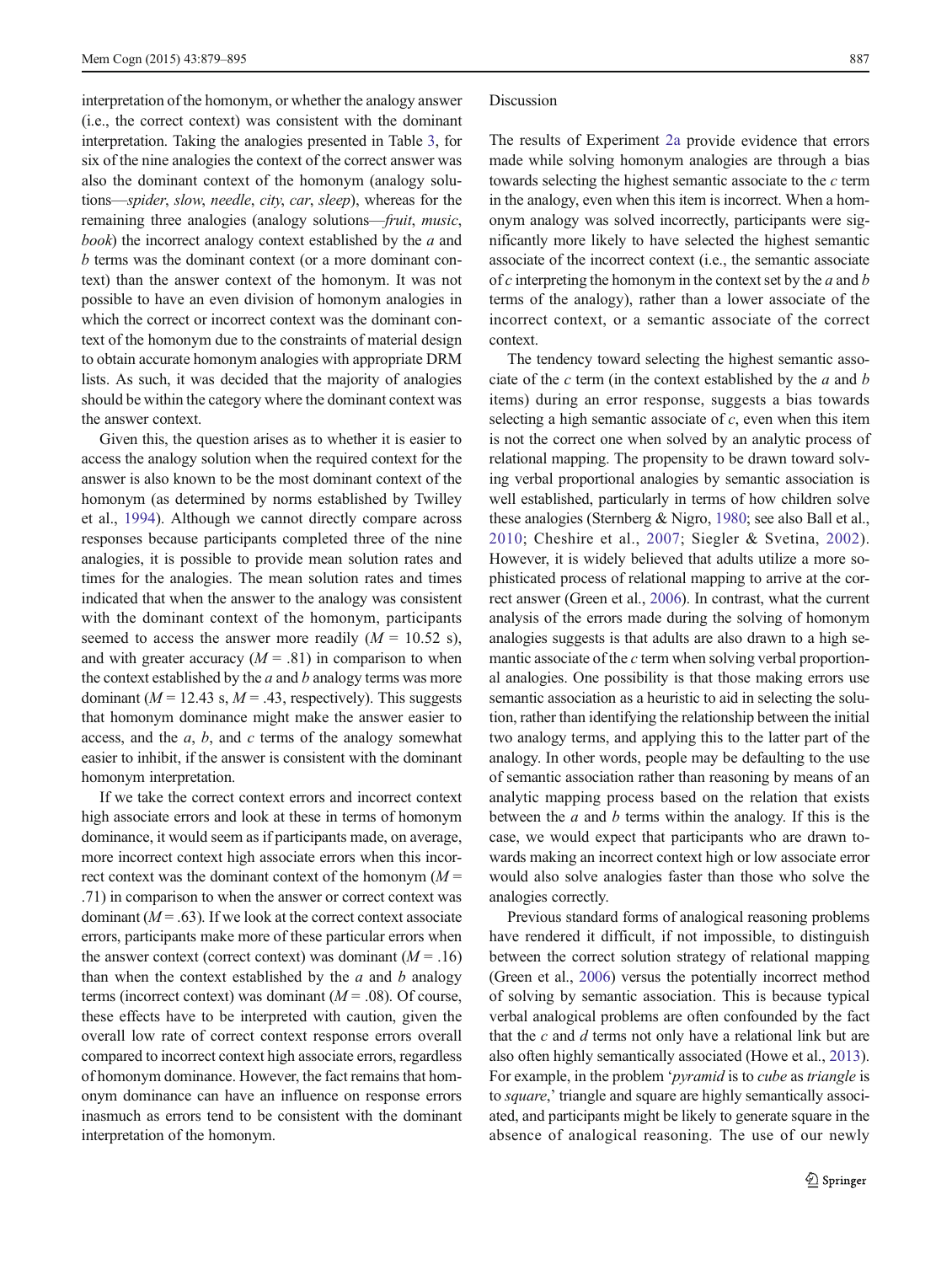<span id="page-10-0"></span>designed homonym analogies demonstrates that the application of this heuristic by adults can lead participants to arrive at an incorrect solution. Indeed, the current findings suggest that the context of the analogy is important in participants' overall decision when selecting a solution, such that participants are often drawn towards an incorrect answer that fits with the context of the homonym established by the  $a$  and  $b$  terms, rather than the alternate context established by the c term. Thus, the overall context and the relation to the semantic association of c might be important in solving typical analogies.

Furthermore, responses to homonym analogies can be influenced by the dominant context of the homonym term. However, even when the dominant context is the correct answer, it can be difficult to overcome the context set by the analogy terms. Homonym dominance can lead to errors consistent with the dominant interpretation of the homonym. For the majority (six out of the nine) of the homonym analogies presented in Experiment [2a](#page-6-0), the dominant context was the answer context (e.g., the 'correct context'), yet participants were still drawn to making incorrect context associate errors when solving homonym analogies (and were biased by the context provided in the analogy terms), even when this was not the dominant context of that homonym. Despite the fact that these analogy problems seem to be solved more accurately when the analogy solution context was the dominant interpretation, it still did not prevent participants from making incorrect context response errors. That is, participants' responses may be biased by the incorrect context established by the  $a$  and  $b$  terms of the analogy even when this context is a less dominant than the correct context. Given that accuracy rates for the analogies in which the correct context is dominant were far from ceiling, and that there were significantly more incorrect context errors in the set of analogies where this incorrect context was not a dominant interpretation, homonym dominance does not entirely determine response selection. Indeed, participants were mainly influenced by the context of the  $a$  and  $b$  analogy terms when interpreting the  $c$  term and not simply relying on their existing knowledge base of homonym context interpretations.

The use of homonym analogies demonstrates that errors are made when participants have a bias to generate the solution term in the context of the  $a$  and  $b$  components of the analogy such that they then search for a similar semantic associate of c. The correct solution to a homonym analogy—one that involves the  $a-b$  relation—necessitates inhibition of not only the context provided by the  $a$  and  $b$  terms, but also of the highest semantic associate of  $c$  to this context. Research has demonstrated that young children often struggle with inhibitory control in analogy problems (e.g., Richland, Morrison, & Holyoak, [2006\)](#page-17-0). Experiment [2a](#page-6-0) provided evidence that errors made by adult participants in analogical reasoning with homonym problems can also arise from difficulty in inhibiting the context of the analogy and the automatic spreading activation to semantic associates of  $c$  to this context.

# Experiment 2b

The aim of Experiment 2b was to ascertain if false memory priming can help adults overcome the bias observed in Experiment [2a](#page-6-0), whereby they tend to generate the solution to a proportional analogy by searching for a semantic associate of  $c$  in the context established by the  $a$  and  $b$  terms of the analogy. Generating a false memory at recall would be expected to make this item more salient in memory, thereby priming the availability of this item as a solution term during subsequent analogical reasoning. We therefore expected that false memory priming would benefit participants in that they would be able to inhibit the tendency to use the heuristic in the analogy that leads to the incorrect answer, that is, simply generating a high semantic associate of  $c$  in terms of the (incorrect) context that is established by the  $a$  and  $b$  terms of the analogy.

# Method

# Participants

A total of 46 females aged 18 years participated in the experiment. Each participant provided written informed consent prior to taking part in the experiment, and participants were fully debriefed at the end. All participants were fluent in English.

#### Design and materials

We employed a within-participant design similar to Experiment [1.](#page-4-0) This consisted of one factor with two levels (Priming: Unprimed or False Memory Primed). The experiment was programmed using Psyscript and played by an Apple Macintosh computer. Thirteen analogies were used in this experiment (see [Appendix C](#page-15-0)). Of the 13 problems, 10 critical analogies were designed such that the  $c$  term within the analogy was a homonym term (e.g., bark as 'the noise a dog makes' or, consistent with the  $a$  is to  $b$  relation in the analogy, bark as 'the outer lining of a tree'). The other three analogical problems were included to form distractor items. Three distractor items were included in the set of solved analogical problems to ensure that participants did not identify a consistent pattern within the homonym analogies such that the answer was always the opposite context to the terms presented within the analogy. One of these three was also a homonym analogy, while the remaining analogies were non-homonym analogies similar to those used in Experiment [1](#page-4-0) (see [Appendix](#page-15-0)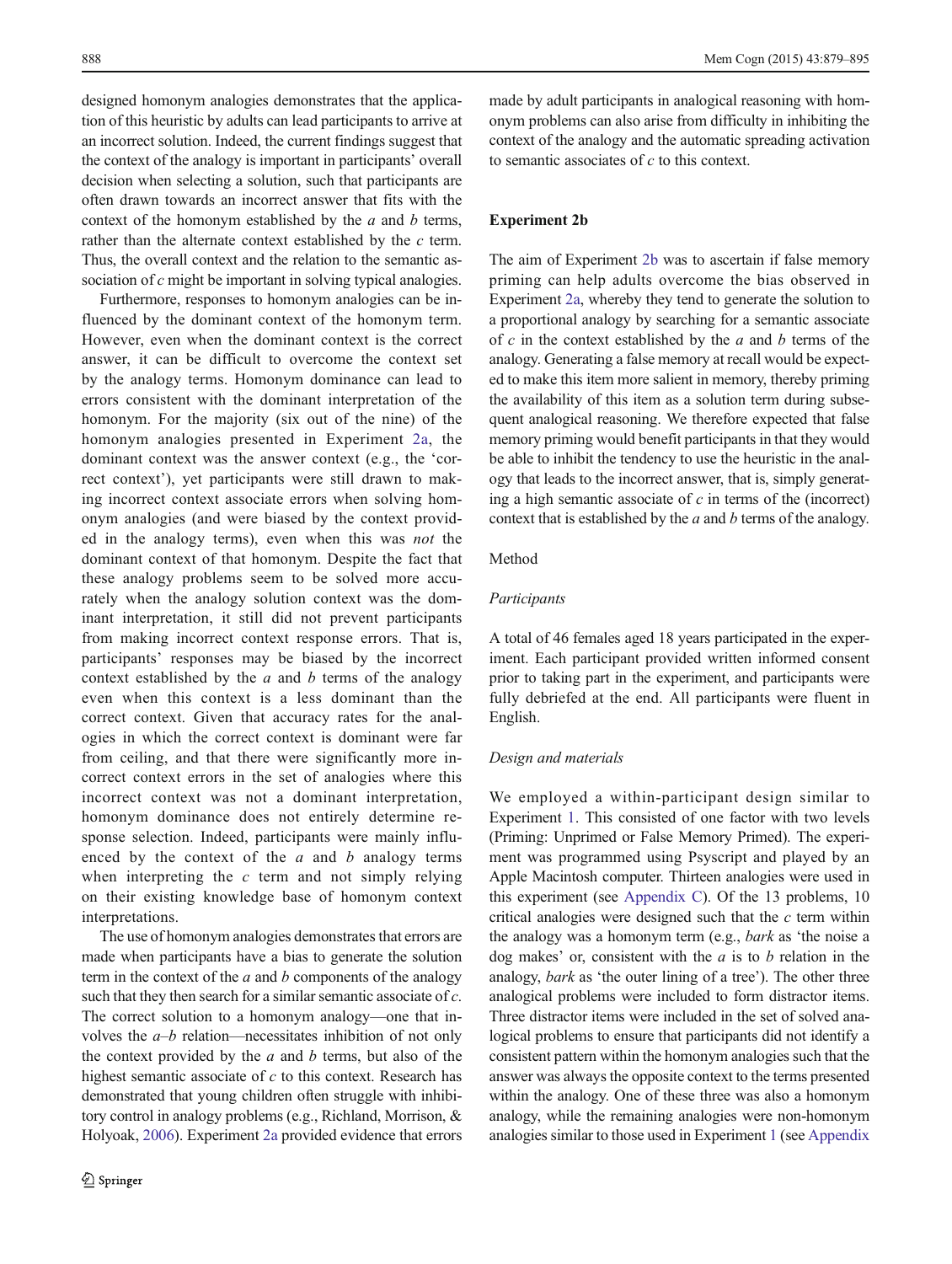[A](#page-15-0)). The 10 critical analogical problems (see [Appendix C\)](#page-15-0) were divided into two groups equated on the BAS of the DRM list items associated with each analogy problem (Group 1: Mean  $BAS = .33$ , Group 2: Mean  $BAS = .24$ ). In Group 1, four out of five analogies had the dominant interpretation of the homonym as the correct context; in Group 2, this was three out of five analogies.

For each analogical problem, participants were presented with a choice of four items from which to select their answer. Only one of these answers was the correct answer. For the 10 critical analogies, the three alternative responses were composed of an associate of the correct answer and two associates of an incorrect context answer.

For each analogical problem there was a linked DRM list consisting of 12 associated words where the critical lure was the problem solution (refer to [Appendix C](#page-15-0) for the DRM lists and the associated BAS scores). DRM-list words that overlapped with the items presented in the analogical problems were removed so that DRM items were not presented as part of any subsequent analogy items. The single exception to this was the word fast, which was integral to the DRM list slow and was therefore left in the list. DRM lists were selected such that they only primed one context (refer to [Appendix C](#page-15-0) for DRM lists). Presentation of the materials was counterbalanced such that each analogy group served in the unprimed and primed conditions.

# Procedure

The procedure was identical to that of Experiment [1](#page-4-0) except that participants completed 13 analogies rather than eight. Furthermore, participants were asked to choose an answer from one of four provided. These options were displayed directly beneath the analogy, and were labeled a to d. The position of the correct answer was randomized across participants.

# Results

The mean analogy solution rate (proportion) and the mean analogy solution time (seconds) were calculated for each participant. Solution rates and times were analyzed separately in two analyses of variance (ANOVAs). For the primed analogy problems, solution rates and times were further conditionalized according to whether the participant produced the critical lure item (i.e., primed and produced a false memory) or did not (i.e., primed but did not produce a false memory). Therefore, like Experiment [1](#page-4-0), for the purposes of the analyses there were three priming conditions (i.e. unprimed vs. primed with no false memory vs. primed with false memory recalled). Like Experiment [1](#page-4-0), the majority of participants (over 75 %) contributed data to all three cells. The mean false memory proportion was .34 ( $SD = .21$ ), with the majority of participants (78 %) having one or more false memories.

#### Solution rates

There was a significant main effect of priming on solution rates,  $F(2, 58) = 10.3, p < .001, \eta_{p}^{2} = .26$ . As can be seen in Fig. [3,](#page-12-0) and which was confirmed using post hoc pairwise comparisons, solution rates were significantly higher in the false memory condition when a critical lure had been produced ( $M = .89$ ,  $SE = .05$ ) in comparison to either false memory priming where no critical lure was produced during recall  $(M = .69, SE = .04, p < .05)$  or the unprimed condition  $(M = .09, SE = .04, p < .05)$ .62,  $SE = .05$ ,  $p < .05$ ). No significant difference was found between the latter two conditions ( $p > .05$ ). Figure [3](#page-12-0) displays solution rates for each condition.<sup>2</sup>

#### Solution times

There was no significant main effect of priming on solution times,  $F(2, 56) = .659$ ,  $p > .05$ . Analogical problem solutions were solved equally fast when unprimed ( $M = 11.31$  s,  $SE =$ 1.03), primed with no false memory ( $M = 11.87$  s,  $SE = .94$ ), or primed with false recall of the critical lure ( $M = 10.56$  s, SE  $= 10.57$ ). However, Mauchly's test revealed that the assumption of sphericity had been violated for the solution time data  $(p = .02)$ , indicating that there was considerable variability across participants in solution times. Furthermore, examination of a histogram suggested that the solution time data were bimodally distributed, in that there were two groups of solution times, reflecting participants who were fast solvers and participants who were slow solvers.

Because of the bimodal distribution, we decided to examine solution times separately for fast solvers and slow solvers by splitting participants on the basis of their mean solution times for unprimed analogies. This method of splitting solution time data into two groups of fast and slow solvers is consistent with that described by Garner and Howe [\(2014\)](#page-16-0) when analyzing solution times for CRAT problems. In what follows, we describe analyses that included the addition of group (fast vs. slow solvers) as a post hoc betweenparticipants factor.

Comparing fast and slow problem solvers It should be noted that a one-way ANOVA on solution rates revealed a marginally significant difference between the fast and slow solvers,  $F(1, 45) = 4.189, p = .047$ , where fast solvers were slightly less accurate ( $M = .62$ ) than slow solvers ( $M = .71$ ) in their responses. This suggests that fast responding might generate a speed accuracy trade-off. For the solution times, a  $2 \times 3$  mixed ANOVA (Group x Priming) was conducted with group as the

 $\frac{2}{3}$  Solution rates were examined separately for only the analogies in which the answer context corresponded with the dominant context of the homonym. A repeated measures ANOVA revealed that there was no significant main effect of priming on solution rates,  $F(2, 58) = 1.71$ ,  $p > .05$ , for these analogies.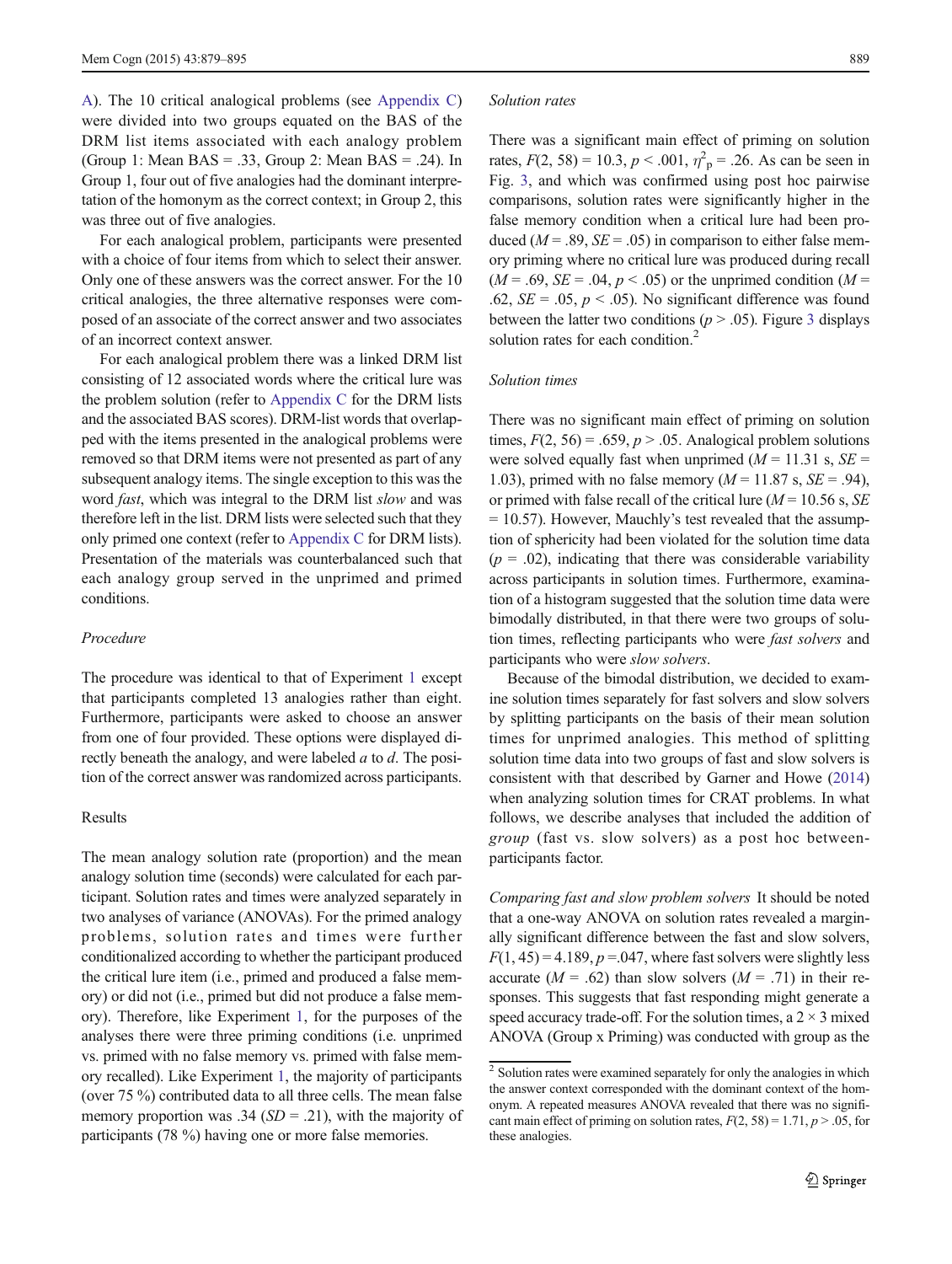

<span id="page-12-0"></span>890 Mem Cogn (2015) 43:879–895



Fig. 3 Mean proportion of solution rates (with standard errors) as a function of priming condition

between-participants factors with two levels (fast vs. slow solvers) and the within-participant factor of priming with three levels (unprimed vs. primed no false memory vs. primed with false memory). Not unexpectedly, the results showed that there was a significant main effect of group,  $F(1, 27)$  = 323.13,  $p < 0.01$ ,  $\eta^2$ <sub>p</sub> = .93, with the fast solvers group solving the analogical problems significantly more quickly  $(M =$ 9.27 s,  $SE = .81$ ) than the slow solvers group ( $M = 14.49$  s,  $SE = 1.04$ ). As before, there was no main effect of priming,  $F(2, 54) = 1.51$ ,  $p > 0.05$ , with problems being solved equally quickly in the unprimed ( $M = 11.49$  s,  $SE = .81$ ), primed with no false memory ( $M = 12.06$  s,  $SE = .78$ ), and primed with false memory ( $M = 10.25$  s,  $SE = 1.00$ ). However, consistent with our intuition (and Garner & Howe's, [2014](#page-16-0), previous CRAT findings), there was a Group x Priming interaction,  $F(2, 54) = 4.19, p < 0.05, \eta^2 = 0.13$  (see Fig. 4).<sup>3</sup>

To ascertain the source of the significant interaction we employed simple main effects analyses using a Bonferroni correction for multiple comparisons. There was a significant difference between fast and slow solvers in the unprimed condition ( $p < .001$ ) such that fast solvers completed the unprimed analogical problems significantly faster  $(M = 8.24 \text{ s}, \text{SE} = .64)$ than the slow solvers ( $M = 16.32$  s,  $SE = 1.18$ ). Fast solvers (M  $= 9.64$  s,  $SE = 1.01$ ) also solved the problems significantly faster than slow solvers ( $M = 15.52$  s,  $SE = 1.28$ ) when primed with no false memory ( $p < .001$ ). However, there was no significant difference between fast solvers ( $M = 9.91$  s,  $SE =$ 1.42) and slow solvers ( $M = 11.63$  s,  $SE = 1.82$ ) in the primed

Fig. 4 Mean solution times (s) with standard errors for fast and slow solvers as a function of priming condition

with a false memory condition ( $p > .05$ ). This indicates that for participants who were primed and who produced a false memory at recall, the priming effect benefits the slow solvers (i.e., they were as fast as the fast solvers) perhaps because the fast solvers are already at ceiling for solution times.

#### Discussion

The findings from Experiment [2b](#page-10-0) demonstrate that false memory priming of homonym analogy problems leads to significantly higher solution rates than when those same problems are unprimed or are primed but no false memories are generated at recall. Moreover, the results of Experiments [2a](#page-6-0) and [2b](#page-10-0) show that when participants make errors in solving homonym analogies they have a tendency to opt for a high semantic associate of the incorrect context (in other words, the context consistent with the  $a$  and  $b$  analogy terms), but this context bias is frequently overcome when priming is effective. These findings provide evidence that priming may help participants overcome a bias with selecting the high semantic associate consistent with the analogy problem and may also increase a participant's ability to inhibit the context set by the  $a$  and  $b$  terms when interpreting the homonym. From Experiment [2b](#page-10-0) it seems that falsely recalling a non-presented critical item is linked to a more efficient ability to inhibit the incorrect context of the analogy and to select the correct context item in analogical reasoning. This is consistent with the idea that false memory primes are particularly effective at priming problem-solving tasks (more so than true primes), such that they have the strength to enable inhibition of even a dominant context in problem solving.

The present findings also extend the efficacy of false priming in terms of the time taken to solve analogical reasoning problems. Previous research has demonstrated

<sup>&</sup>lt;sup>3</sup> It is important to note that it was not possible to conduct analyses to determine if the type of priming (unprimed vs. primed no false memory vs. primed false memory) influenced the type of errors (correct context associate vs. incorrect context high associate vs. incorrect context low associate) for fast and slow solvers because there were few instances where participants were primed (and either produced or did not produce a false memory) and did not produce a correct response to the corresponding analogy item.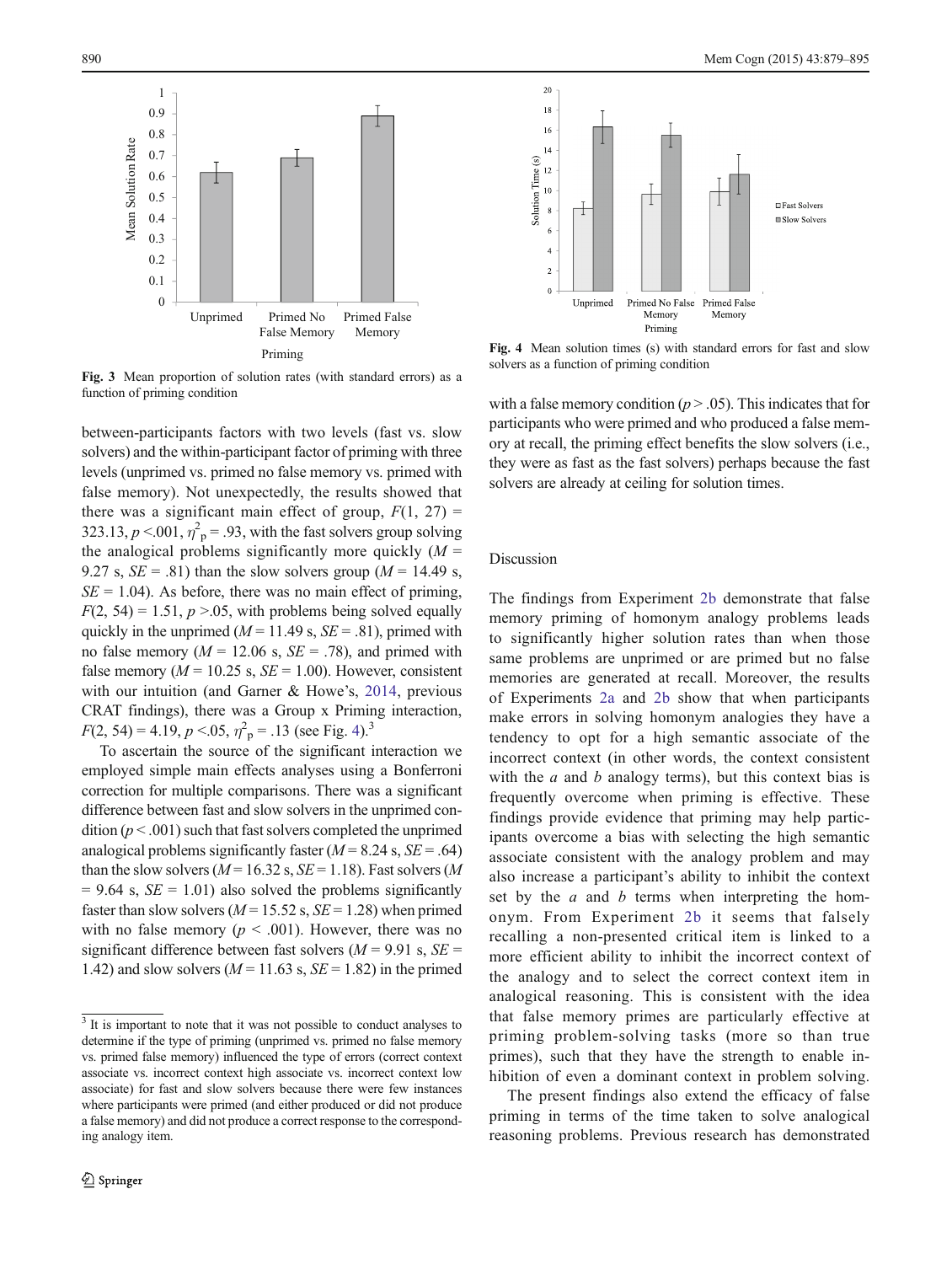that false memory priming results in problems being solved more quickly than those that are unprimed, but these results are confined to analogies whose solutions can be easily generated via spreading activation (Howe et al., [2013\)](#page-16-0). What the evidence here suggests is that even for problems whose solutions may not be as easily generated via spreading activation (at least to near associates) their solutions can also be primed by false memories. Moreover, these results show that there are significant individual differences in participants' solution times such that a subset of participants complete analogical reasoning problems with a speed that leaves little room for any possible improvement provided by priming (our *fast solvers* subset). Given that the mean solution time for the *fast solvers* is approximately 8 seconds, which includes reading the analogy as well as the four response items, it is unlikely that the analogies could be completed more rapidly than this, leaving little room for priming effects. However, there is a subset of participants (our slow solvers) where false memory priming does improve solution times to levels comparable to that of fast solvers, demonstrating the efficacy of false memory priming in homonym analogy problems.

# General discussion

Previous research has established that false memories can have salutary effects (Howe, [2011](#page-16-0); Schacter et al., [2011](#page-17-0)). One positive effect concerns the ability of false memories to prime solutions on problem-solving tasks involving insight-based reasoning (i.e., CRATs; see Howe et al., [2010b,](#page-16-0) [2011;](#page-16-0) Garner & Howe, [2014](#page-16-0)). Indeed, false memories have proved to be more effective primes for CRAT solutions than true memories when a delay (e.g., 1 week) has been imposed between the time participants recall words from studied lists and the time they are presented with CRAT problems (see Howe et al., [2012\)](#page-16-0). Previous research has also demonstrated that simple verbal analogy problems can be primed using false memories but not true ones (Howe et al., [2013](#page-16-0)).

However, these findings have been restricted to conditions in which priming effects may have occurred as a result of simple spreading activation through local and highly interconnected semantic associates. This is of particular concern for studies examining analogical reasoning (Howe et al., [2013](#page-16-0)) because the problems used there may not have required analogical reasoning per se. That is, the problems could have been solved using simple associations involving BAS from the  $a, b,$  and  $c$  terms to the solution  $d$  term. This means that

participants would not have had to understand the a to b relation in order to solve the problem.

The novel contribution of this series of experiments, extending our understanding of the adaptive consequences of false memories, is that false memory priming occurs even in the absence of obvious associative relations among items. That is, the current experiments made it more difficult to use only spreading activation through semantic associations to solve analogical reasoning problems by eliminating BAS within the analogy (Experiment [1\)](#page-4-0) or by using homonym analogies (Experiments [2a](#page-6-0) and [2b\)](#page-10-0). The findings across these three experiments provide evidence that false memories are effective primes for solutions on analogical reasoning tasks even when those solutions may not rely heavily (or perhaps at all) on spreading activation through semantic associative networks. That is, we have demonstrated for the first time that selfgenerated false memories can and do prime solutions to problem-solving tasks—verbal proportional analogies—in which the BAS of the analogy terms was limited so that participants had to rely on reasoning using the  $a$  to  $b$  relation to generate the  $c$  to  $d$  solution.

Furthermore, we have developed a novel set of analogies (termed homonym analogies) that require the inhibition of semantic associates provided by the context of the analogy in order to generate a logical (relational) solution to the analogical reasoning problem. Although existing knowledge based interpretation of homonyms might influence responses to these analogies, responses are primarily guided by interpreting the homonym in terms of the context provided by the  $a, b,$  and  $c$  terms of the analogy. False memory priming of the correct solution facilitated participants' analogical reasoning not only in terms of solution rates but also in how quickly solutions were achieved (at least for participants who were not already at or near ceiling). Interestingly, when participants make errors on these analogies they do so with items that would have been generated via spreading activation through semantic associates. Of course, it is premature to conclude that adults' (like children's) default analogical reasoning heuristic is a search through associative networks, ones created by the biasing context of the homonym analogy itself. However, it is clear that false memory priming facilitates analogical reasoning either through the inhibition of this initial biasing context or through refocusing the search for a solution to networks related to the false memory (or both).

Indeed, our findings do not rule out the idea that adults may still use spreading activation through semantic associative networks to solve analogical reasoning problems. Although the two interpretations of the homonym (one provided by the false memory that has been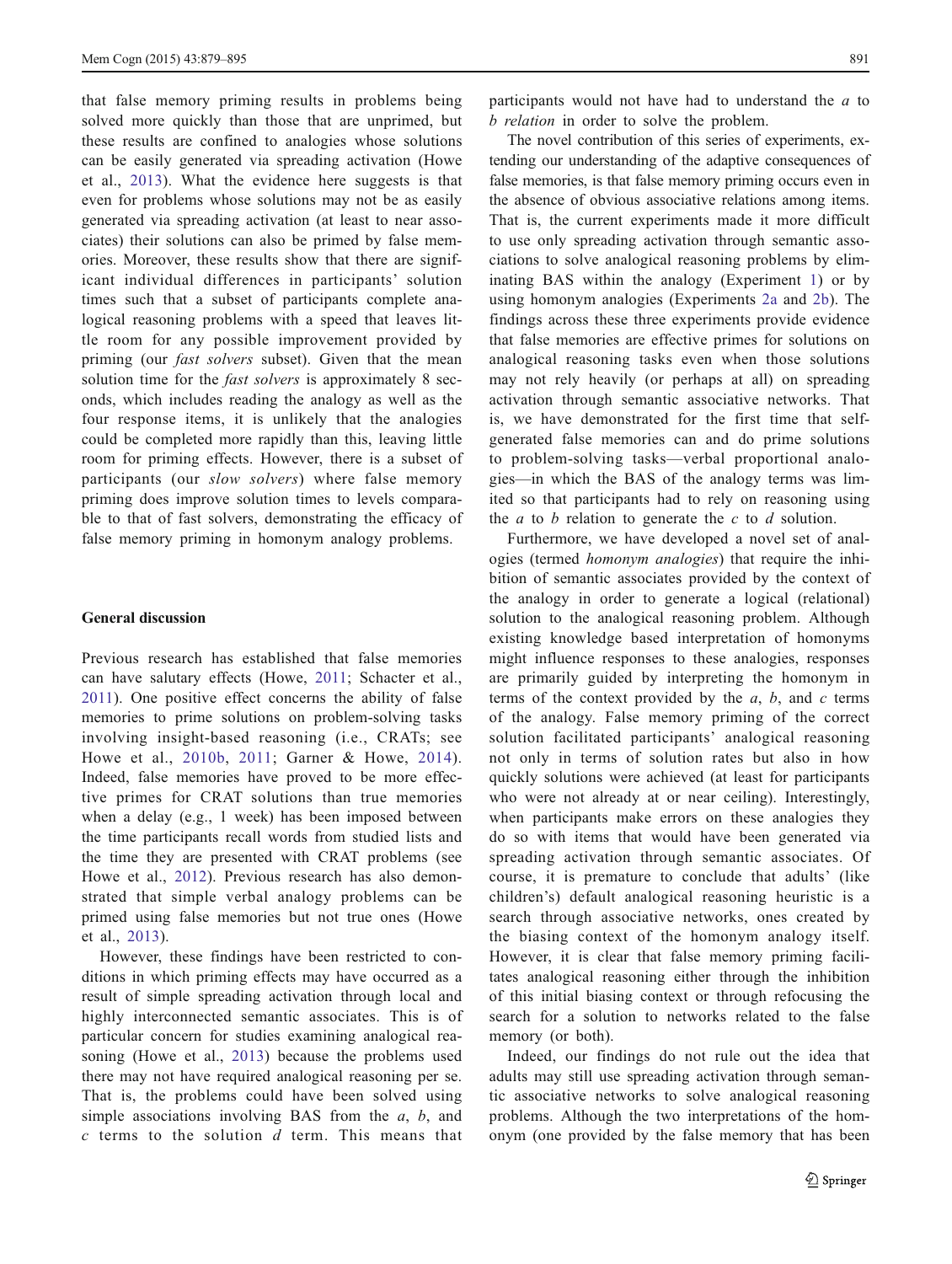generated and the other by the biasing context of the analogy) may not be compatible inasmuch as they are not 'located' in the same semantic neighborhoods, both interpretations will be active in associative memory at the same time. Of course, that two disparate interpretations of the same concept are active in memory at the same time is not unheard of and in some circumstances is fully anticipated (e.g., Brainerd, Wang, & Reyna, [2013](#page-16-0); Nelson et al., [2003,](#page-17-0) [2013](#page-17-0)).

However, the question remains as to how adults reconcile these two interpretations, inhibit the more recent contextual bias from the analogy, and supplant it with the solution from the older false memory context. One likely possibility is that participants use the  $a$  to  $b$  relation to search for an alternative interpretation that is the solution to the analogy. Furthermore, it could be that the increased activation of a concept, through a process such as spreading activation, leads to increased fluidity of the concept, enabling its use in solving homonym analogies regardless of the context or interpretation. It is important to note that this increased activation and accessibility is limited to situations in which the critical lure is produced during recall; those circumstances in which the lure is not falsely recalled produce no beneficial priming effect in standard or homonym analogies. Critical lures that have been activated during DRM list presentation are still above threshold activation levels and remain highly active in memory when participants are solving the analogies, making them more accessible as a solution. Therefore, when performing a search for an alternative interpretation for a homonym analogy, false memory priming works because this alternative interpretation of the homonym is already active in memory, making this search process less difficult. Critical lures that were activated but not falsely recalled are thought to have either dropped below the activation threshold required for priming after being rejected or inhibited during test, or to have not been activated sufficiently above the threshold required for priming during study, thus reducing their accessibility when interpreting the meaning of a homonym analogy.

Whether homonym analogies are solved by applying the  $a$  to  $b$  relation to the  $c$  term to the generate  $d$  term or by searching the two distant neighborhoods of semantic associates that were recently activated for the homonym (or, indeed, by some combination of both) must await further research. However, the importance of the current results is that regardless of whether adults use semantic search, analytic mapping processes, or both, false memories can have some very positive effects inasmuch as they provide a powerful priming mechanism for solving problems.

These findings are not just important from a theoretical perspective; they carry with them some interesting everyday ramifications. This is because, as mentioned earlier, false memories occur frequently in a number of different contexts, both in and out of the laboratory (see Brainerd & Reyna, [2012](#page-16-0); Howe, [2013](#page-16-0)). Often, these semantically activated false memories arise spontaneously and automatically, outside of the rememberer's conscious awareness. In the world outside of the laboratory, perhaps the best known consequences of these false memories are those that have given rise to courtroom allegations of offences that may never have occurred (Howe, [2013](#page-16-0); Schacter & Loftus, [2013](#page-17-0)). Indeed, as shown in the current research, false memories can and do serve as the basis for reasoning and decision making, and arguably do so not just in the laboratory context but in any number of everyday contexts. For example, continuing with the forensic theme, it is not just complainants' false memories that can lead to decisions to prosecute; jurors' false memories can lead to potential miscarriages of justice. Seminal work by Pennington and Hastie ([1986](#page-17-0), [1990,](#page-17-0) [1991,](#page-17-0) [1992\)](#page-17-0) has shown that jurors activate story schemas based on their attempts to understand and integrate trial evidence. These schemas not only serve an organizing function but also serve to bias additional pieces of evidence as the trial proceeds. Worse, jurors can form false, schemaconsistent memories for "facts" that are not actually in evidence. Because jury deliberations involve reasoning from such (biased) evidence, decision making as to a complainant's guilt or innocence will be influenced not just by correct recollections of the evidence but also by (false) memories of facts not in evidence, ones that were semantically activated when the juror's story schema was invoked.

The role of false memories in jury decision making is made more ominous given that trials usually involve considerable negative emotional content (e.g., sadness, anger, fear; see Nuñez, Schweitzer, Chai, & Myers, [in press](#page-17-0)). The evidence reviewed earlier (e.g., Howe et al., [2010a](#page-16-0)) shows that negative false memories not only persist over time but can also increase over a retention interval (e.g., during the course of a trial). This is thought to be due to negative information being more densely interrelated than other types of information (Talmi, Luk, McGarry, & Moscovitch, [2007](#page-17-0)), which in turn makes spreading activation more likely through such associative networks. Indeed, previous laboratory-based research has shown that negative false memories serve as better primes than neutral false memories during an insight-based problem-solving exercise (e.g., Garner & Howe, [2014\)](#page-16-0).

What these observations suggest is that because false memories can play a role in everyday cognition, including reasoning and decision making, there is a need to study their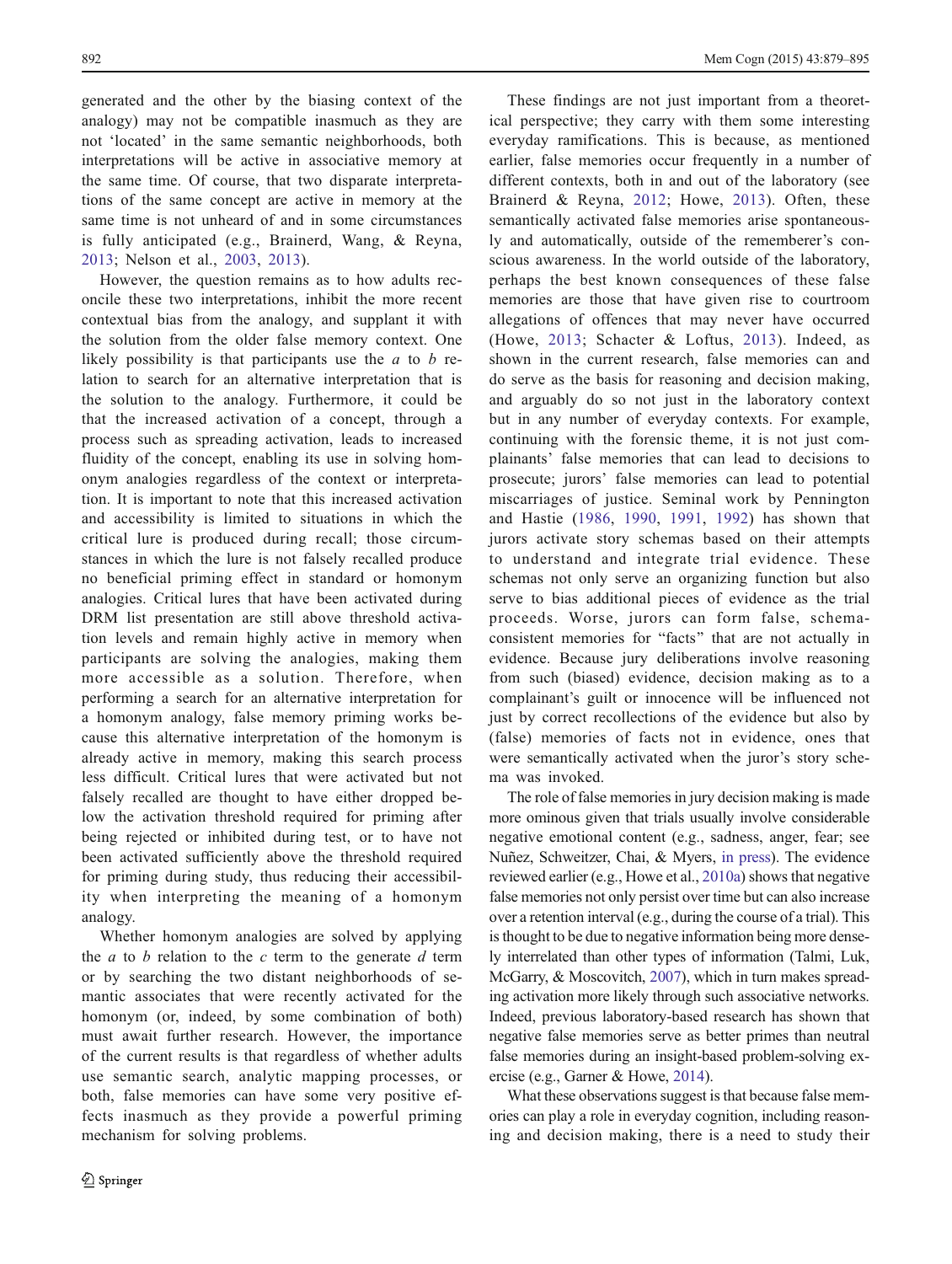<span id="page-15-0"></span>influence, both in controlled laboratory conditions as well as in more naturalistic settings. Indeed, studies have shown that false memories not only serve as powerful primes in children's and adults' reasoning tasks (e.g., Howe et al., [2011,](#page-16-0) [2013\)](#page-16-0), some of which are used to assess intelligence and creativity, but they also play a key role in tasks frequently used to assess more perceptual components of intelligence (e.g., perceptual closure tasks; see Otgaar, Howe, van Beers, van Hoof, & Bronzwaer, [2015\)](#page-17-0). Understanding the pivotal role false memories play in remembering the past, interpreting the present, and planning for the future (see Howe, [2011;](#page-16-0) Schacter et al., [2011](#page-17-0)) is essential if we are to have a complete picture of the importance of memory in everyday cognition.

Acknowledgments This research was supported by a project grant from the Economic and Social Research Council, ESRC grant RES-062-23-3327.

# Appendix A

Experiment 1: Analogies and Associated DRM Lists

#### Group A Analogies and DRM Lists (with BAS)

wash : clean :: press : iron

car : roundabout :: moon : earth

peace : dove :: courage : lion

egg : yolk :: plum : stone

iron: ore, steel, metal, crease, starch, steam, wrinkle, rust, copper, calcium, element, magnet (.10)

earth: planet, world, geology, ground, gravity, environment, worm, heaven, sphere, globe, core, atmosphere (.15)

lion: tiger, circus, jungle, tamer, den, cub, Africa, mane, cage, feline, roar, fierce (.16)

stone: pebble, rock, granite, kidney, sapphire, gem, brick, statue, marble, gravel, stick, tomb (.14)

#### Group B Analogies and DRM Lists (with BAS)

leopard : spots :: chest : hair four : cat :: eight : spider

watch : cog :: compass : needle

prevent : restrict :: enable : allow

hair: strand, brush, scalp, lice, conditioner, comb, shampoo, headband, dandruff, mousse, bald, clippers (.31)

spider: web, insect, bug, fright, fly, arachnid, crawl, tarantula, poison, bite, creepy, feelers (.19)

needle: thread, pink, eye, sewing, sharp, point, prick, thimble, haystack, thorn, hurt, injection (.20)

allow: permit, let, permission, forbid, disallow, forbidden, prohibit, accept, admit, ban, admission, deny (.10)

#### Appendix B

| Table 5 |  | Analogies normed in Experiment 2a |
|---------|--|-----------------------------------|
|---------|--|-----------------------------------|

| Analogy (solution)                      | MC foils           |                                        |                                       |
|-----------------------------------------|--------------------|----------------------------------------|---------------------------------------|
|                                         | Correct<br>context | Incorrect<br>context high<br>associate | Incorrect<br>context low<br>associate |
| run : legs :: stitch : <i>needle</i>    | cloth              | exercise                               | pain                                  |
| table : surgery :: organ : <i>music</i> | piano              | heart                                  | donor                                 |
| roar : lion :: horn : <i>car</i>        | race               | rhino                                  | Africa                                |
| weapon : gun :: bug : <i>spider</i>     | phobia             | spy                                    | deception                             |
| vowel : letter :: capital : <i>city</i> | address            | alphabet                               | number                                |
| engrave : wood :: $log : book$          | story              | tree                                   | hranch                                |
| alive : dead :: wake : <i>sleep</i>     | peace              | funeral                                | grave                                 |
| February: month :: date: fruit          | cocktail           | calendar                               | schedule                              |
| starve: eat:: fast: slow                | still              | food                                   | snack                                 |

 $Note. MC = Multiple choice.$ 

# Appendix C

Experiment 2b Analogical Problems and DRM Lists

Group A Analogies (with multiple-choice A, B, and C errors, respectively) and DRM Lists (with BAS)

weapon : gun :: bug : spider (phobia, spy, deception) starve : eat :: fast : slow (still, food, snack) February : month :: date : fruit (cocktail, schedule, calendar) run : legs :: stitch : needle (cloth, exercise, pain) engrave : wood :: log : book (story, tree, branch) spider: web, insect, bug, fright, fly, arachnid, crawl, tarantula, poison, bite, creepy, feelers (.19) slow: fast, lethargic, stop, listless, snail, cautious, delay, traffic, turtle, speed, wait, sluggish (.17) fruit: apple, vegetable, orange, kiwi, citrus, ripe, pear, banana, berry, cherry, basket, juice (.25) needle: thread, pink, eye, sewing, sharp, point, prick, thimble, haystack, thorn, hurt, injection (.20) book: text, library, chapter, novel, publisher, author, literature, reader, page, magazine, read, title. (.52)

Group B Analogies (with multiple-choice A, B, and C errors, respectively) and DRM Lists (with BAS)

vowel : letter :: capital : city (address, alphabet, number) arithmetic : calculator :: rule : king (castle, measure, depth) table : surgery :: organ : music (piano, heart, donor)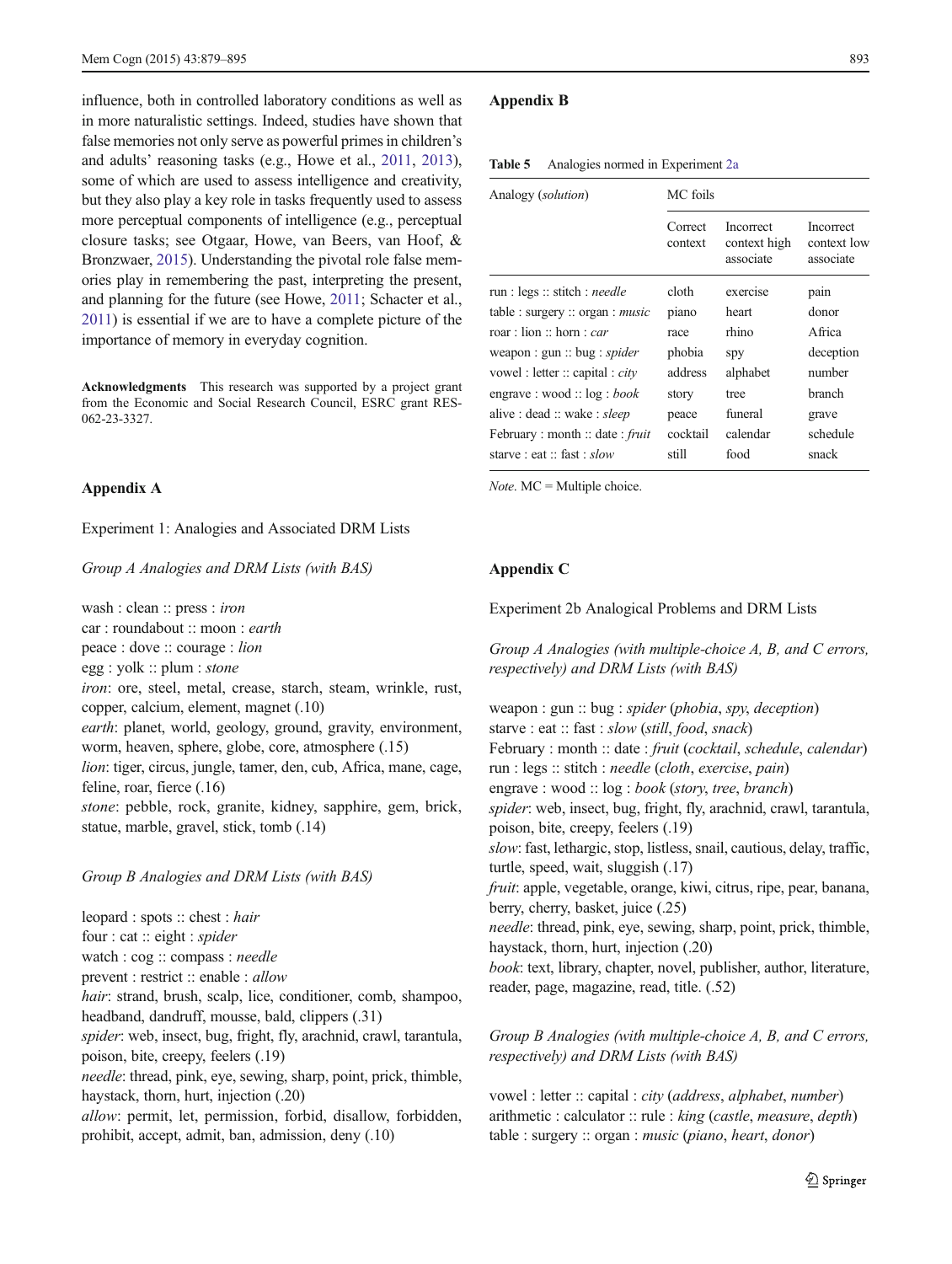<span id="page-16-0"></span>roar : lion :: horn : car (race, rhino, Africa)

alive : dead :: wake : sleep (peace, funeral, grave)

city: town, crowded, state, slum, streets, subway, country,

New York, village, metropolis, big, Chicago (.17)

king: queen, England, crown, prince, George, dictator, palace, throne, chess, subjects, monarch (.25)

music: sound, harp, sing, radio, band, melody, stereo, concert, instrument, symphony, jazz, rhythm. (.24)

car: truck, bus, train, automobile, vehicle, drive, jeep, Ford, keys, garage, highway, van (.35)

sleep: rest, awake, bed, tired, dream, snooze, blanket, doze, slumber, snore, nap, yawn, drowsy (.46)

(non-homonym distractor) caterpillar : tadpole :: butterfly : frog (cocoon, monarch, moth)

(non-homonym distractor) weep : sad :: laugh : happy (cheer, joke, silly)

(homonym distractor) fur : bear :: bark : tree (leaf, orchard, log)

Open Access This article is distributed under the terms of the Creative Commons Attribution License which permits any use, distribution, and reproduction in any medium, provided the original author(s) and the source are credited.

# References

- Ball, L. J., Hoyle, A. M., & Towse, A. S. (2010). The facilitatory effect of negative feedback on the emergence of analogical reasoning abilities. British Journal of Developmental Psychology, 28, 583–602.
- Bassok, M., & Holyoak, K. (1989). Interdomain transfer between isomorphic topics in algebra and physics. Journal of Experimental Psychology: Learning, Memory, and Cognition, 15, 153–166.
- Bjorklund, D. F. (2004). Children's thinking: Development and individual differences (4th ed.). Belmont, CA: Wadsworth/Thompson.
- Brainerd, C. J., & Reyna, V. F. (2012). Reliability of children's testimony in an era of developmental reversals. Developmental Review, 32, 224–267.
- Brainerd, C. J., Reyna, V. F., & Brandse, E. (1995). Are children's false memories more persistent than their true memories? Psychological Science, 6, 359–364.
- Brainerd, C. J., Wang, Z., & Reyna, V. F. (2013). Superposition of episodic memories: Overdistribution and quantum models. Topics in Cognitive Science, 5, 773–799.
- Cheshire, A., Muldoon, K. P., Francis, B., Lewis, C. N., & Ball, L. J. (2007). Modelling change: New opportunities in the analysis of microgenetic data. Infant and Child Development, 16, 119–134.
- Coltheart, M. (1981). The MRC Psycholinguistic database. Quarterly Journal of Experimental Psychology, 33A, 497–505.

Deese, J. (1959). Influence of interitem associative strength upon immediate free recall. Psychological Reports, 5, 305–312.

- Garner, S. R., & Howe, M. L. (2014). False memories from survival processing make better primes for problem-solving. Memory, 22, 9–18.
- Gentner, D., & Toupin, C. (1986). Systematicity and surface similarity in the development of analogy. Cognitive Science, 10, 277–300.
- Gick, M. L., & Holyoak, K. J. (1983). Schema induction and analogical transfer. Cognitive Psychology, 15, 1–38.
- Goswami, U. (2001). Analogical reasoning in children. In D. Gentner, K. J. Holyoak, & B. N. Kokinov (Eds.), The analogical mind: Perspectives from cognitive science (pp. 437–470). Cambridge, MA: MIT Press.
- Goswami, U., & Brown, A. L. (1989). Melting chocolate and melting snowmen: Analogical reasoning and causal relations. Cognition, 35, 69–95.
- Goswami, U., & Brown, A. L. (1990). Higher-order structure and relational reasoning: Contrasting analogical and thematic relations. Cognition, 36, 207–226.
- Green, A. E., Fugelsang, J. A., & Dunbar, K. N. (2006). Automatic activation of categorical and abstract analogical relations in analogical reasoning. Memory & Cognition, 34, 1414–1421.
- Gulan, T., & Valerjev, P. (2010). Semantic and related types of priming as a context in word recognition. Review of Psychology, 17, 53–58.
- Holyoak, K. J. (2012). Analogy and relational reasoning. In K. J. Holyoak & R. G. Morrison (Eds.), The Oxford handbook of thinking and reasoning. Oxford, England: Oxford University Press.
- Howe, M. L. (2005). Children (but not adults) can inhibit false memories. Psychological Science, 16, 927–931.
- Howe, M. L. (2011). The adaptive nature of memory and its illusions. Current Directions in Psychological Science, 20, 312–315.
- Howe, M. L. (2013). Memory development: Implications for adults recalling childhood experiences in the courtroom. Nature Reviews Neuroscience, 14, 869–876.
- Howe, M. L., Candel, I., Otgaar, H., Malone, C., & Wimmer, M. C. (2010a). Valence and the development of immediate and long-term false memory illusions. Memory, 18, 58–75.
- Howe, M. L., Garner, S. R., Charlesworth, M., & Knott, L. M. (2011). A brighter side to memory illusions: False memories prime children's and adults' insight-based problem solving. Journal of Experimental Child Psychology, 108, 383–393.
- Howe, M. L., Garner, S. R., Dewhurst, S. A., & Ball, L. J. (2010b). Can false memories prime problem solutions? Cognition, 117, 176–181.
- Howe, M. L., Threadgold, E., Garner, S. R., Bland, C. E., & Ball, L. B. (2015). The development of children's and adults' analogical reasoning. Manuscript in preparation.
- Howe, M. L., Threadgold, E., Norbury, J. V., Garner, S., & Ball, L. J. (2013). Priming children's and adults' analogical problem solutions with true and false memories. Journal of Experimental Child Psychology, 116, 96–103.
- Howe, M. L., Wilkinson, S., & Monaghan, P. (2012). False memories trump true ones as problem-solving primes after a delay. Minneapolis, MN: Paper presented at the annual meeting of the Psychonomic Society.
- Kahneman, D., & Klein, G. (2009). Conditions for intuitive expertise: A failure to disagree. American Psychologist, 64, 515-526.
- Keane, M. (1987). On retrieving analogues when solving problems. Quarterly Journal of Experimental Psychology, 39A, 29–41.
- Kokinov, B. (1990). Associative memory-based reasoning: Some experimental results. In Proceedings of the twelfth annual conference of the Cognitive Science Society (pp. 741–749). Hillsdale, NJ: Erlbaum.
- Kokinov, B. N., & Petrov, A. A. (2001). Integrating memory and reasoning in analogy-making: The AMBR model. In D. G. Gentner, K. J. Holyoak, & B. N. Kokinov (Eds.), The analogical mind: Perspectives from cognitive science (pp. 59–124). Cambridge, MA: MIT Press.
- McDermott, K. B. (1996). The persistence of false memories in list recall. Journal of Memory and Language, 35, 212–230.
- Mednick, M. T., Mednick, S. A., & Mednick, E. V. (1964). Incubation of creative performance and specific associative priming. Journal of Abnormal and Social Psychology, 69, 84–88.

Non-critical distractor analogies: